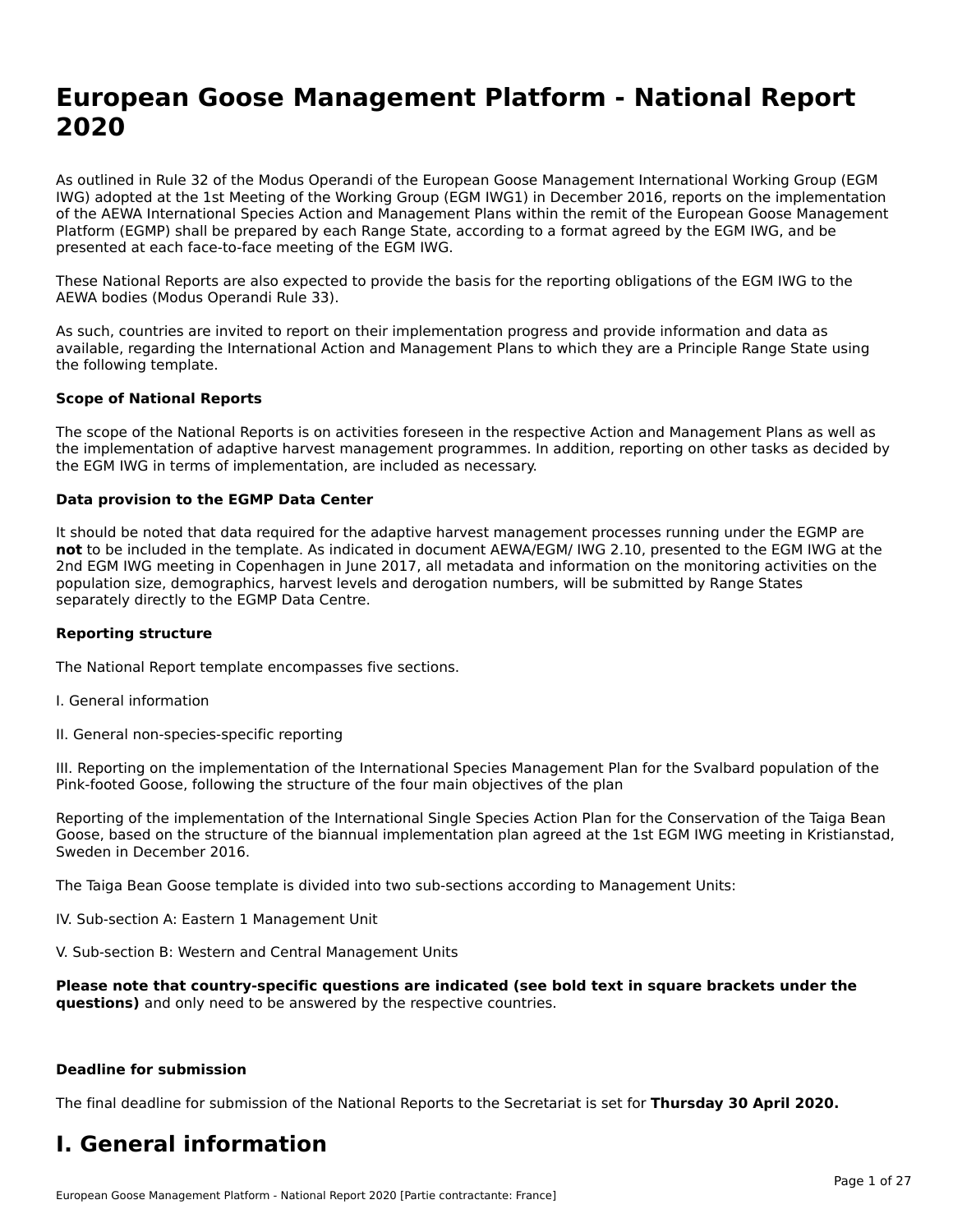## **To be completed by all Range States**

Name of reporting country› France

# **Designated National EGMP Administrative Authority**

Full name of the institution› Direction de l'Eau et de la Biodiversité (DEB)Ministère de la transition écologique et solidaire (MTES) winnstere de la transition ecologiqu<br>Water and Biodiversity Directorate water and Biodiversity Birectorate<br>Ministry for Ecological and Inclusive Transition

Name and title of the head of institution› Olivier Thibault

Mailing address - Street and number› Tour Séquoia,Place Carpeaux

P.O. Box $\rightarrow$   $-$ 

Postal code› 92055

City › La Défense CEDEX

**Country** › France

Telephone › +33 1 40 81 35 27

E-mail › olivier.thibault@developpement-durable.gouv.fr

Website› https://www.ecologique-solidaire.gouv.fr/

# **Designated National Government Representative (NGR) for EGMP matters**

Name and title of the NGR› François LamarqueEuropean and International Actions Officer

Affiliation (institution, department) › DGALN/DEB/ET3Water and Biodiversity Directorate water and Biodiversity Birectorate<br>Ministry for Ecological and Inclusive Transition

Mailing address - Street and number › Tour Séquoia, Place Carpeaux

P.O. Box  $\rightarrow$  -

Postal code› 92055

**City** › La Défense CEDEX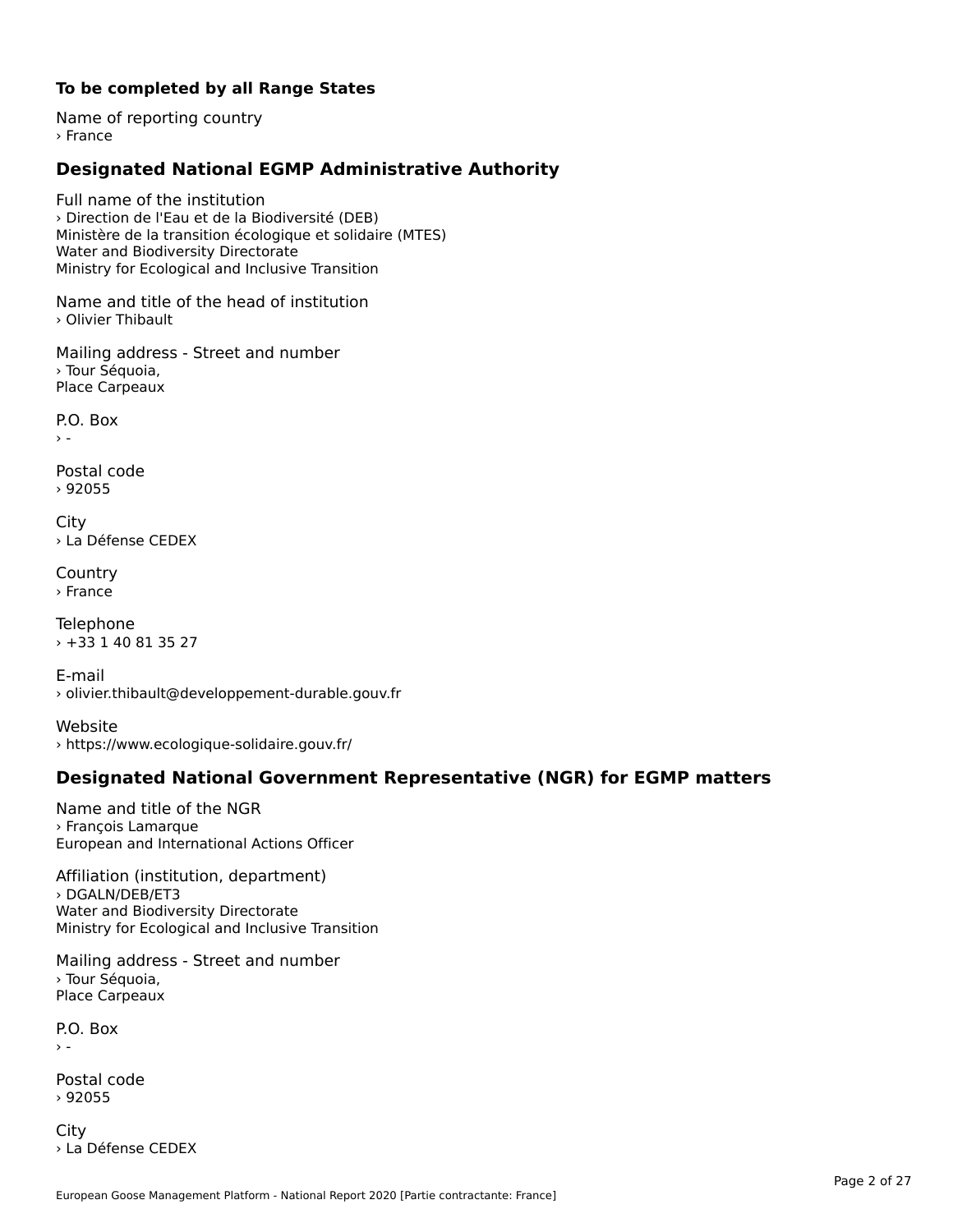Country› France

Telephone › + 33 1 40 81 31 90

E-mail › francois.lamarque@developpement-durable.gouv.fr

Website› https://www.ecologique-solidaire.gouv.fr/

### **Additional designated National Government Representative (NGR) for EGMP matters (if available)**(if available)

Name and title of the NGR›

Affiliation (institution, department)›

Mailing address - Street and number

P.O. Box

Postal code›

City

**Country** 

Telephone

E-mail›

›

Website

# **Designated National Expert (NE) for EGMP matters**

Name and title of the NE› Léo BaconAdaptive Management Engineer Adaptive Managem<br>Migratory Bird Unit

Affiliation (institution, department) › OFB (National Agency for Biodiversity) Direction de la Recherche et de l'appui scientifique Direction de la Recherche et de l'appul scient<br>(Research and Scientific support Directorate)

Mailing address - Street and number › La Tour du Valat <sup>2</sup> La Tour de

P.O. Box

Postal code› 13200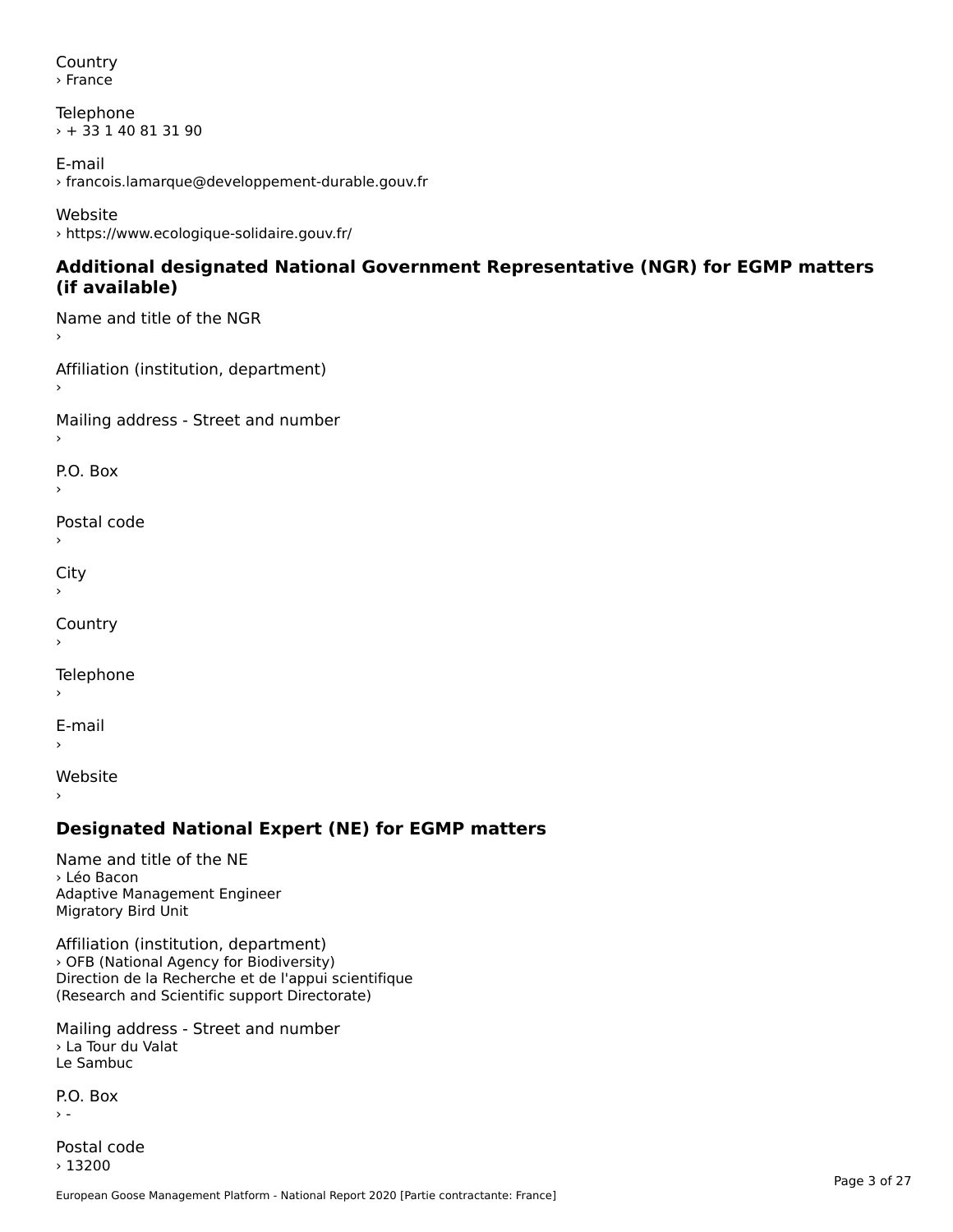```
City
› Arles
```

```
Country
› France
```
Telephone  $\rightarrow$  + 33 4 90 97 29 88

E-mail› leo.bacon@ofb.gouv.fr

Website› http://www.ofb.gouv.fr/

# **Additional designated National Expert (NE) for EGMP matters (if available)**

```
Name and title of the NE
Affiliation (institution, department)
Mailing address - Street and number
P.O. Box›Postal code›\mathbf{C}^{\text{th}}›Country
Telephone
E-mail›
```
Website

›

### **Other relevant institutions/entities/individual experts that have contributed to this report**report

Please insert information on any other relevant institutions/entities/individual experts that have › Alexandre Czajkowski & Thibaut Powolny, OMPO

# **Additional information and comments (optional)**

Please insert additional information and comments ›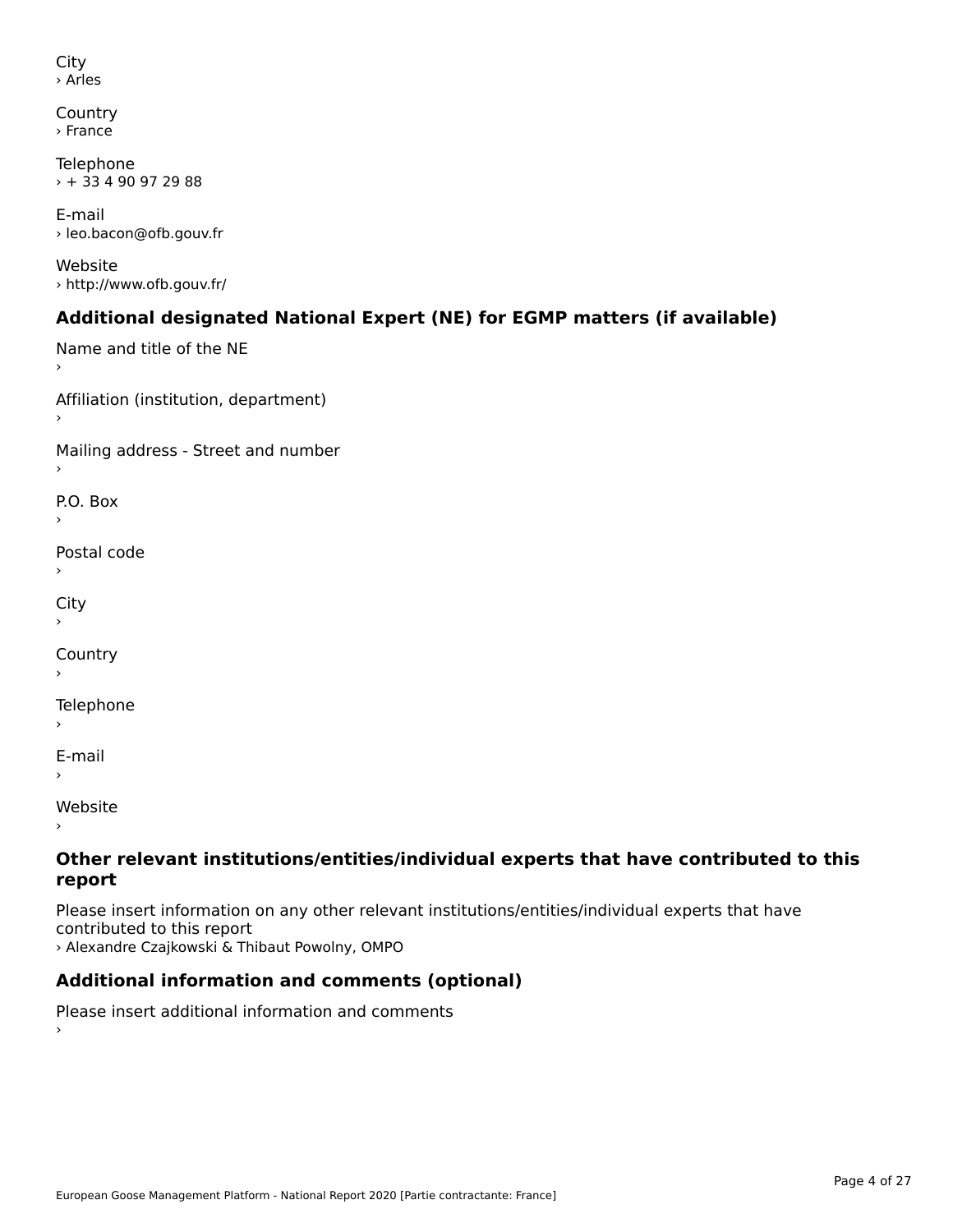## **II. General non-species-specific reporting**

#### **To be completed by all Range States**

II.1. Are you monitoring the level of agricultural conflict (damage, complaints) with geese in your country n.i. Are you monitoring the lever or agricultural connict (damage, complaints) with g<br>on national (centralized for the entire country), regional(sub-national) or local level?

(PfG ISMP p.33, Objective II  $(4+5)$ ) ∪ is in p.55, objective<br>Please select only one option □ Yes<br>□ No ☑ Not relevant

Please indicate the level:

Possibility for multiple options  $\Box$  National (centralized for the entire country)  $\Box$  Regional (sub-national)

☐ Local

#### **National (centralized for the entire country) monitoring**

Please provide details on the national monitoring methods, units, frequency and the coverage

Are these national activities species-specific? ∩ne enese national activity<br>Please select only one option ☐ No $\Box$  No

Please list the species

›

#### **Regional (sub-national) monitoring**

Please provide details on the regional monitoring methods, units, frequency and the coverage

Are these regional activities species-specific? ∩ne these regional activ<br>Please select only one option □ Yes<br>□ No

Please list the species ›

#### **Local monitoring**

Please provide details on the local monitoring methods, units, frequency and the coverage

Are these local activities species-specific? ∩ne enese local decrimed.<br>Please select only one option □ Yes<br>□ No

Please list the species ›

Please explain the reasons

Please explain the reasons

› Very few damages by geese have been recorded in France. Those scarce damages are mainly caused by alien invasive species i.e. Canada and Egyptian geese. No Greylag goose damages have been reported so far.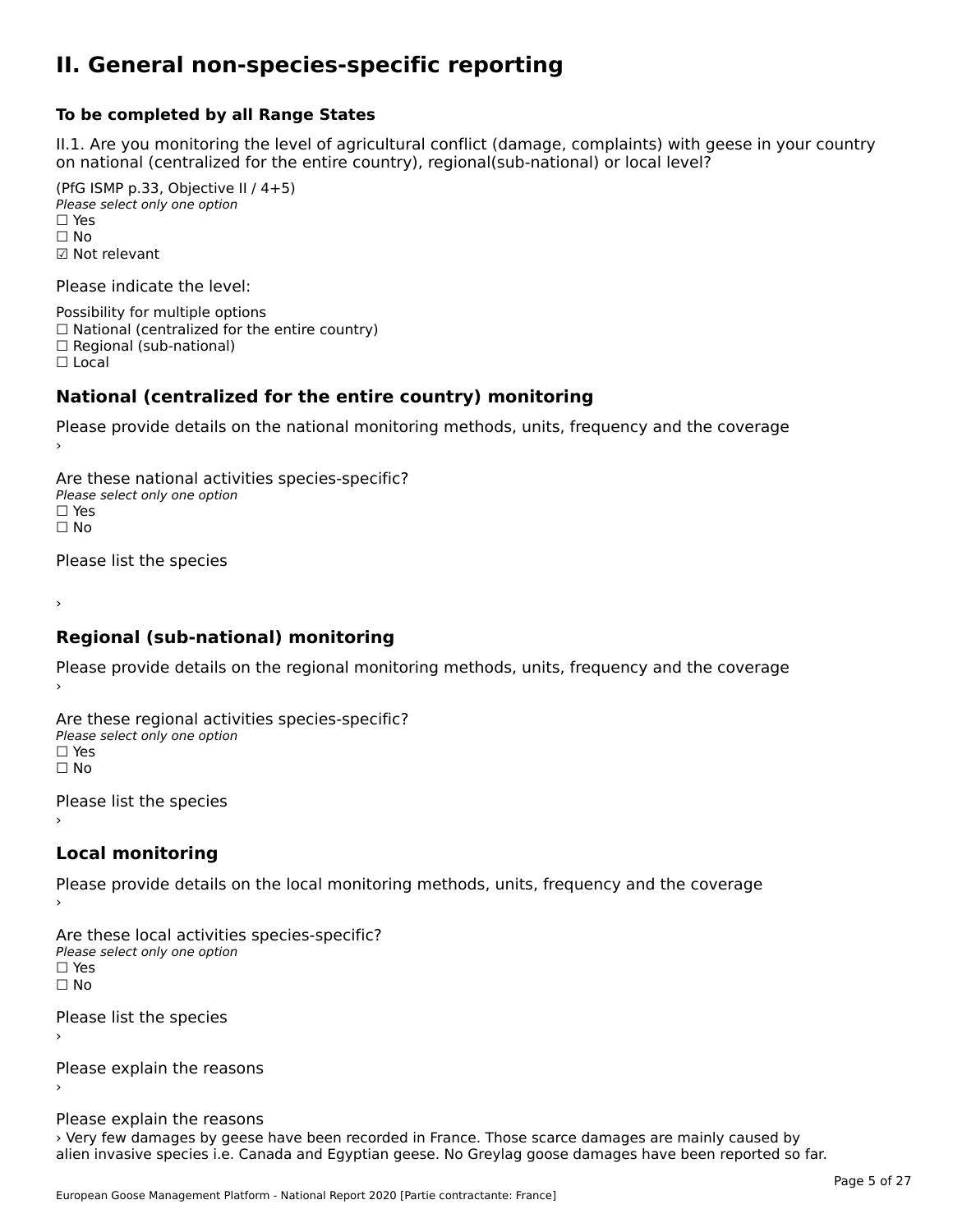II.2. What management measures does your country apply to manage agricultural conflicts related to

(PfG ISMP p. 33, Objective II  $/$  4+5)

Possibility for multiple options

☑ No agricultural conflict related to geese has been recorded in my country  $\Xi$  No agricultural conflict related to geese has been recorded in my country.

 $\Xi$  No management measures are applied to manage agricultural commets relations

 $\Box$  Compensation schemes (payments to farmers for losses e.g. crop damage)

□ Compensation schemes (payments to farmers for losses e.g. crop damage)<br>□ Subsidy schemes (payments to support farmers to provide for/tolerate geese on their land, replacing agricultural use)

use,<br>□ Scaring schemes or other preventive measures designed to actively keep geese away from farmland

 $\Box$  Designation of goose foraging areas (accommodation areas)

□ Designation of goose foraging areas (accommodation areas)<br>□ Derogation shooting to keep geese away from sensitive crops and to reduce population size

 $\Box$  Any other management measures to alleviate agricultural conflict

## **No management measures are applied**

Please explain the reasons

› Very few damages by geese have been recorded in France. Hence there has been no need for management measures to alleviate agriculture damage or conflicts.

# **Compensation schemes (payments to farmers for losses e.g. crop damage)**

Please indicate the level at which the schemes are applied

Possibility for multiple options rossibility for multiple options<br>□ National (centralized for the entire country) □ National (centralized io<br>□ Regional (sub-national)

☐ Local

›

Please explain how the damage (yield loss) is determined

Are these schemes species-specific?∩ne these senemes spee<br>Please select only one option ים וכ∍<br>⊡ No

Please provide details on the species-specific measures

Please provide any other details (e.g. results), if available

Please explain the reasons›

Is the effectiveness of this scheme evaluated?□ CITC CITCCLIVERESS OF C<br>Please select only one option □ Yes<br>□ No

Please provide details on the evaluation of effectiveness

Please provide any other details (e.g. results), if available

Please explain the reasons

### **Subsidy schemes (payments to support farmers to provide for/tolerate geese on their land, replacing agricultural use)**land, replacing agricultural use)

Please indicate the level at which subsidy schemes are provided

Possibility for multiple options ™assibility for multiple options<br>□ National (centralized for the entire country)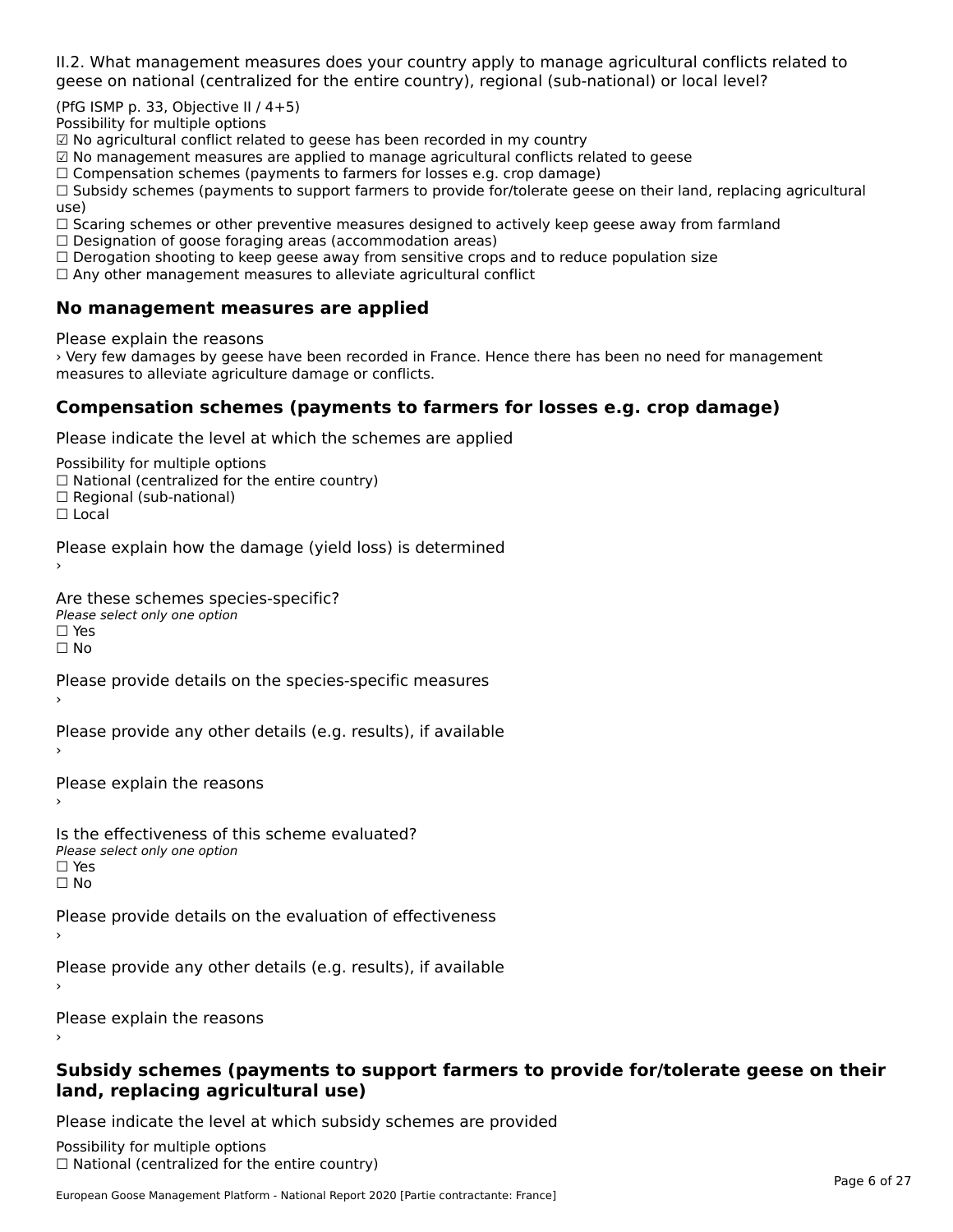□ Regional (sub-national) ☐ Local

Please provide details on the subsidy schemes Are these schemes species-specific? ∩ne these senemes spee<br>Please select only one option □ Yes<br>□ No Please provide details on the species-specific measures Please provide any other details (e.g. results) if available Please explain the reasons ›

Is the effectiveness of this scheme evaluated?□ CILCCCCCICIOS OF C<br>Please select only one option  $\square$  Yes ☐ No

Please provide details on the evaluation of effectiveness

Please provide any other details (e.g. results) if available

Please explain the reasons

### **Scaring schemes or other preventive measures designed to actively keep geese away from farmland**

Please indicate the level of the schemes

Possibility for multiple options rossibility for multiple options<br>□ National (centralized for the entire country) □ National (centralized io<br>□ Regional (sub-national)

☐ Local

Please provide details on the scaring schemes or other preventive measures

Is the effectiveness of this scheme evaluated?□ CITC CITCCLIVERESS OF C<br>Please select only one option □ Yes<br>□ No

Please provide details on the evaluation of effectiveness

Please provide any other details (e.g. results) if available

Please explain the reasons

# **Designation of goose foraging areas (accommodation areas)**

Please provide details on the foraging areas (accommodation areas)

Please indicate at which level the foraging areas are designated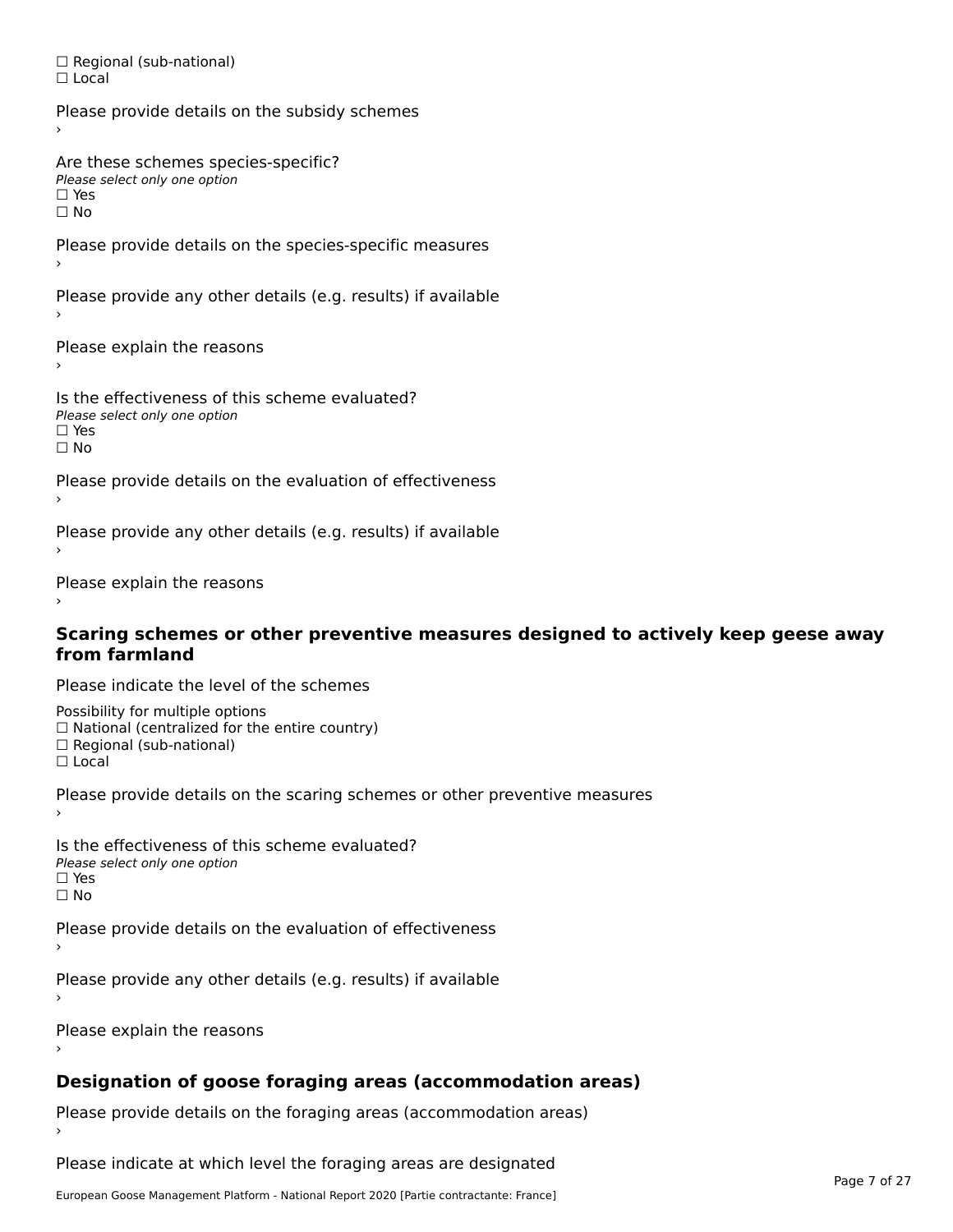Possibility for multiple options rossibility for multiple options<br>□ National (centralized for the entire country) □ National (centralized io<br>□ Regional (sub-national) ☐ Local

Is the effectiveness of accommodation areas evaluated?□ CITC CITCCITCITESS OF Q<br>Please select only one option  $\square$  Yes ☐ No

Please provide details on the evaluation of effectiveness

Please provide any other details (e.g. results), if available

Please explain the reasons

### **Derogation shooting to keep geese away from sensitive crops and to reduce population size**population size

```
Please provide species-specific details on the derogation shooting ›
```
Please indicate the application level of the derogation shooting

Possibility for multiple options rossibility for multiple options<br>□ National (centralized for the entire country)

□ National (centralized io<br>□ Regional (sub-national)

☐ Local

Is the effectiveness of derogation shooting evaluated? Please select only one option

rıease<br>□ Yes

☐ No

Please provide details on the evaluation of effectiveness

Please provide any other details (e.g. results), if available

Please explain the reasons

# **Any other management measures taken to alleviate agricultural conflicts**

Please provide details on the management measures that are taken

Please indicate the level of the measures

Possibility for multiple options rossibility for multiple options<br>□ National (centralized for the entire country) □ National (centralized io<br>□ Regional (sub-national)

☐ Local

Are these measures species-specific? ric criese measures spe<br>Please select only one option *riease*<br>□ Yes ☐ No

Please give details on the species-specific measures

Please provide brief details (attach file or provide weblink)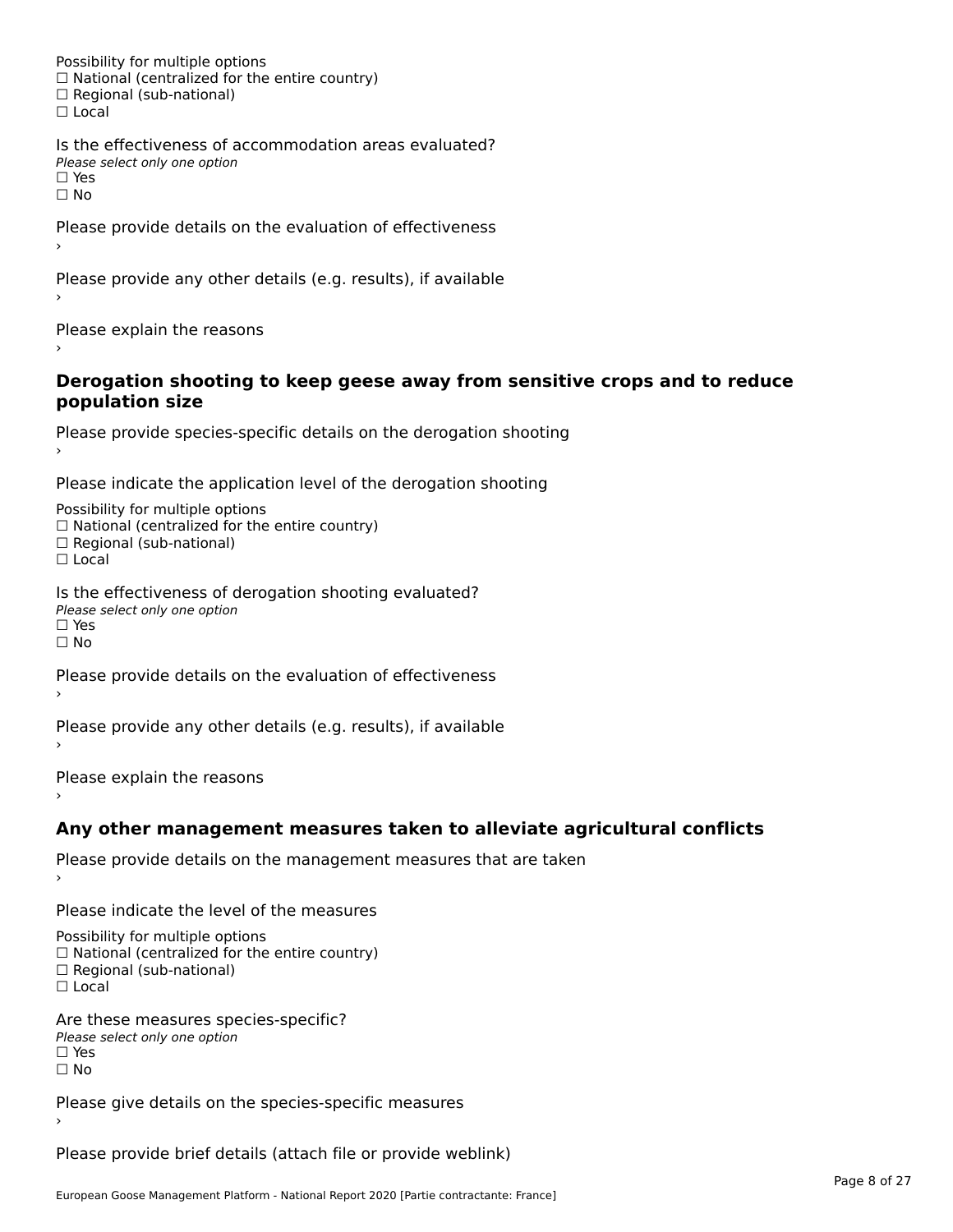›

Please explain the reasons›

Is the effectiveness of these measures evaluated? Please select only one option

☐ Yes

ים וכ∍<br>⊡ No

Please provide details on the evaluation of effectiveness

Please provide any other details (e.g. results), if available

Please explain the reasons

II.3. Has your country developed new or adjusted existing legislation to facilitate the implementation of

(TBG ISSMP; PfG ISSMP)

Please select only one option ☐ Yes

☑ The legislation has been reviewed and no need to adjust existing or develop new legislation has been identified ⊠ The regislation has been reviewed and no need to adjust existing or develop new regislation has been identi<br>□ No, but the development of new or adjustment of existing legislation is currently under political discussion

□ No, but the development of new or adjustment of existing legislation is currently under political discussion<br>□ No, but the development of new or adjustment of existing legislation is currently under technical discussion

☐ The legislation has not been reviewed yet for any possible need of adjustment or development of new legislation ☐ Other

Please provide details on the new legislation or the adjustments to existing legislation and the issues addressed

Please attach the legislation

Please indicate if you have used the Guidance on Implementation of AHM through Domestic Legal Regulations (adopted at EGM IWG3)Please select only one option ☐ Yes

☐ No

Please explain what other guidance has been used instead

Please provide details

› Several provisions on adaptive harvest management are included in the Law n° 2019-773 dated 24 July 2019 establishing the French Biodiversity Agency (OFB), modifying the missions of Hunters' federations and reinforcing the environment police (Loi n° 2019-773 du 24 juillet 2019 portant création de l'Office français de la biodiversité, modifiant les missions des fédérations des chasseurs et renforçant la police de l'environnement)

You have attached the following Web links/URLs to this answer.

LOI n° 2019-773 du 24 juillet 2019 portant création de l'Office français de la biodiversité, modifiant les missions des <u>comme zo i se rigilia del junier zo i a politant creation de l'Onice n'ançal</u><br>[fédérations des chasseurs et renforçant la police de l'environnement](https://www.legifrance.gouv.fr/affichTexte.do;jsessionid=C81E115F32BBA599A11391B160F5EE57.tplgfr21s_1?cidTexte=JORFTEXT000038821234&categorieLien=id)

Is there an anticipated date to conclude considerations related to development or adjustment of legislation is there an anticipated date to cont<br>related to AHM within your country ›

Is there an anticipated date to conclude considerations related to development or adjustment of legislation Proced to Arm within your country

Please explain the reasons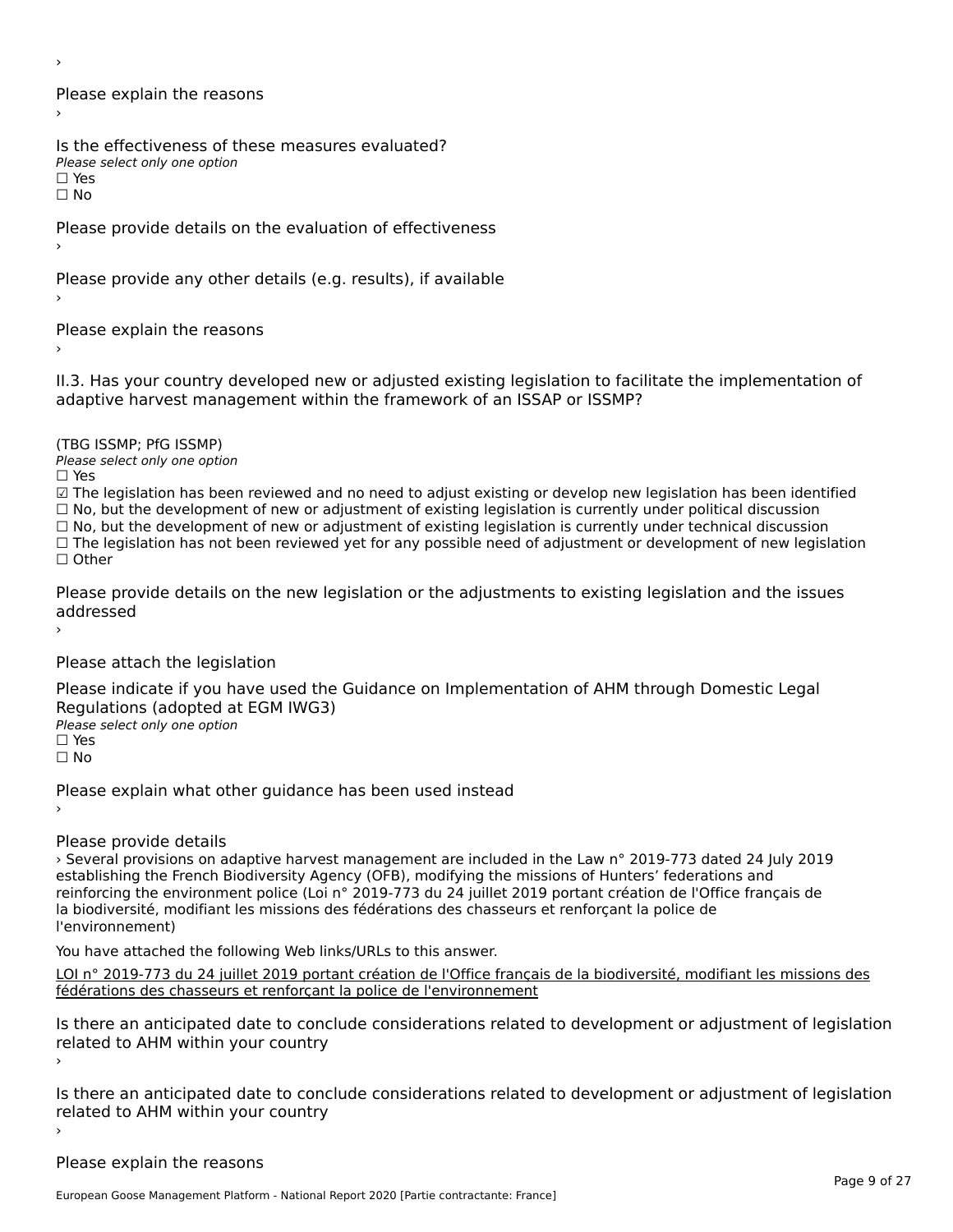Please specify

 $\rightarrow$ 

›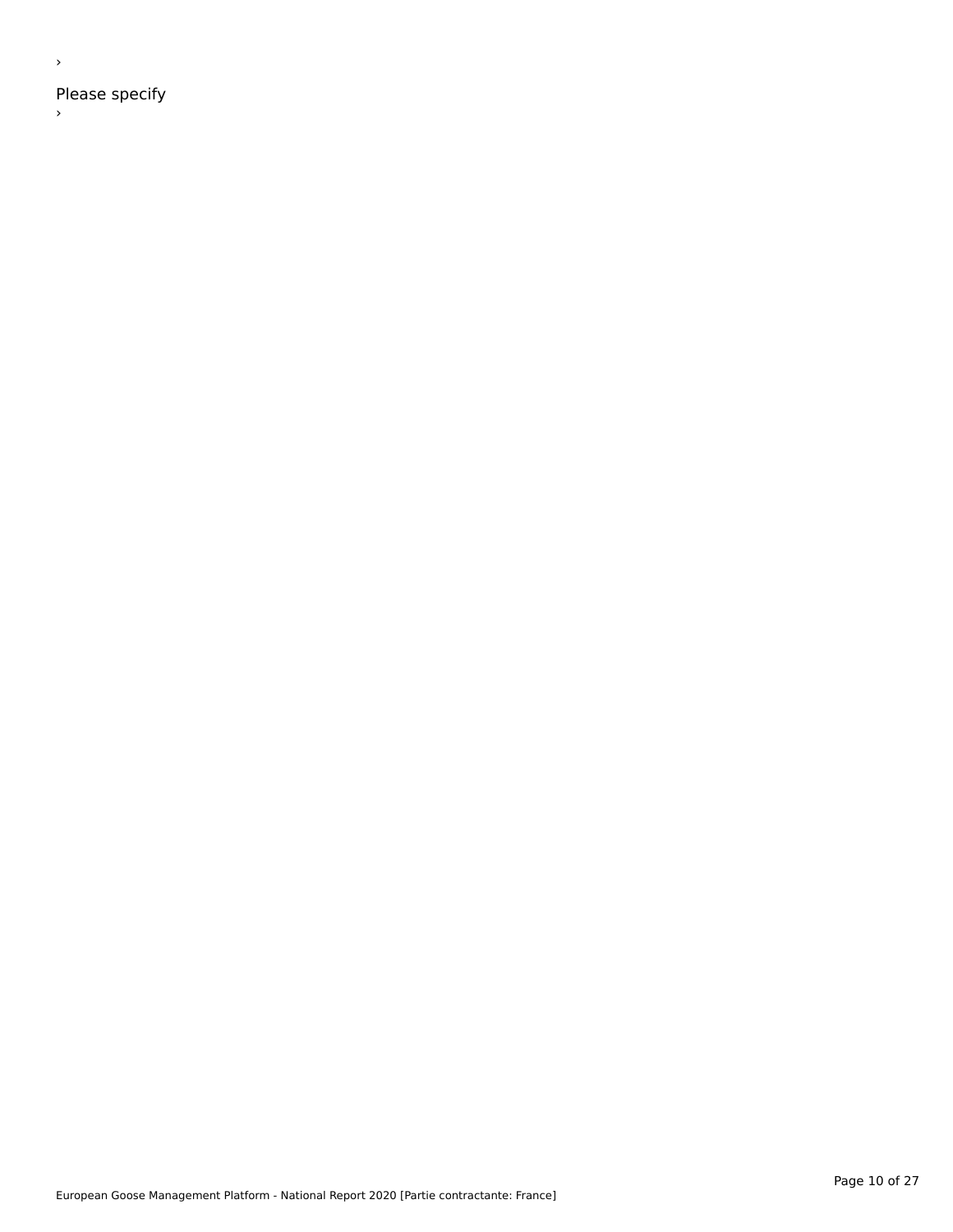# **III. Pink-footed Goose International Species Management Plan (PFG**III. FIIIN-IUULEU GUUSE IIILEI II**atiunai Species Management Fian (FTG**<br>ISMD)

## **Praticipating Range States: Belgium, Denmark, the Netherlands, Norway**

# **General Implementation**

III.1. Does your country have a national (centralized for the entire country), regional (sub-national) or local

(PfG ISMP, p. 29; Objective II+IV/6) Please select only one option *riease select only one option*<br>□ Yes, adopted and being implemented  $\Box$  res, adopted and being implemented<br> $\Box$  Yes, adopted but not being implemented  $\Box$  A plan(s) is/are being developed ☐ No

Please indicate the level of the plan

Possibility for multiple options rossibility for multiple options<br>□ National (centralized for the entire country) □ National (centralized io<br>□ Regional (sub-national) ☐ Local

#### **National management plan**

Please indicate the date of adoption

 **National** Management Plan

›

Please indicate by whom the plan was adopted

**National** Management Plan ›

Please provide details about the implementing agency

**National** Management Plan ›

Please provide a reference to the plan

**National** Management Plan ›

Please provide a main contact

**National** Management Plan ›

Does the management plan/s promote recreational uses such as tourism and hunting?

(PfG ISMP, p. 33, Objective II+IV/6) Please select only one optionPlease select only one option  $\square$  Yes ☐ No

Please provide more details on the activities

Please indicate the economic, cultural and other value of the recreational activities at national level

Please explain the reasons

# **Regional management plan**

In case of various management plans, please upload a document or table listing all the management plans,in case or various management plans, please uploa<br>in the direct below the its required in the sections below including the details required in the sections below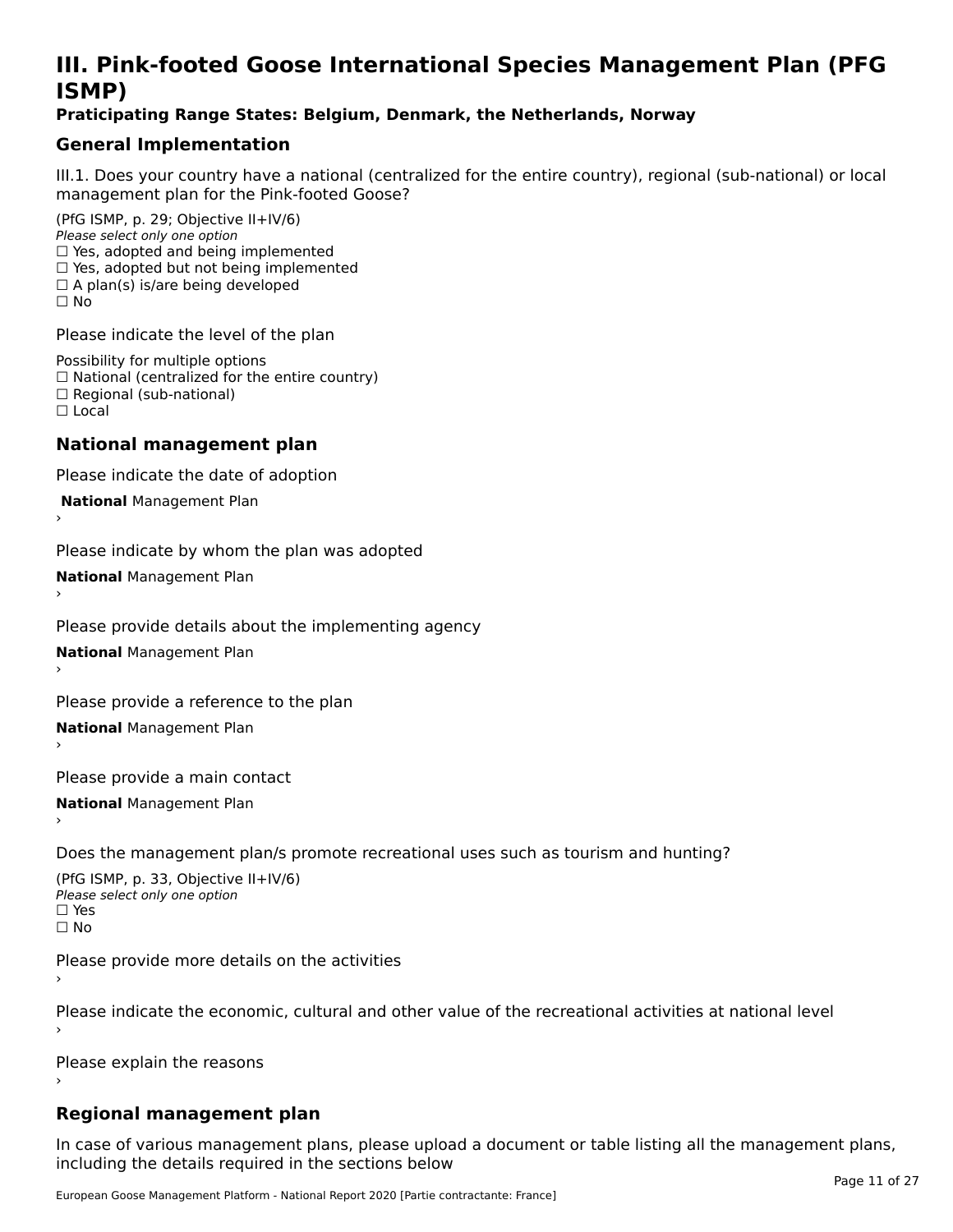Please indicate the region the plan encompasses **Regional** Management Plan

Please indicate the date of adoption **Regional** Management Plan ›

Please indicate by whom the plan was adopted

**Regional** Management Plan

›

Please provide details about the implementing agency

**Regional** Management Plan

Please provide a reference to the plan

**Regional** Management Plan

Please provide a main contact

**Regional** Management Plan

Does the management plan promote recreational uses such as tourism and hunting?

(PfG ISMP, p. 33,Objective II+IV/6) ∩∩ וויוכו פון<br>Please select only one option<br>□ Yes □ Yes<br>□ No

Please provide more details on the activities

Please indicate the economic, cultural and other value of the recreational activities at regional level

Please explain the reasons ›

# **Local management plan**

In case of various management plans, please upload a document or table listing all the management plans, In case of various management plans, please uploa<br>including the details required in the sections below

Please indicate the area the plan encompasses

**Local** Management Plan

Please indicate the date of adoption

**Local** Management Plan›

Please indicate by whom the plan was adopted

**Local** Management Plan

Please provide details about the implementing agency

**Local** Management Plan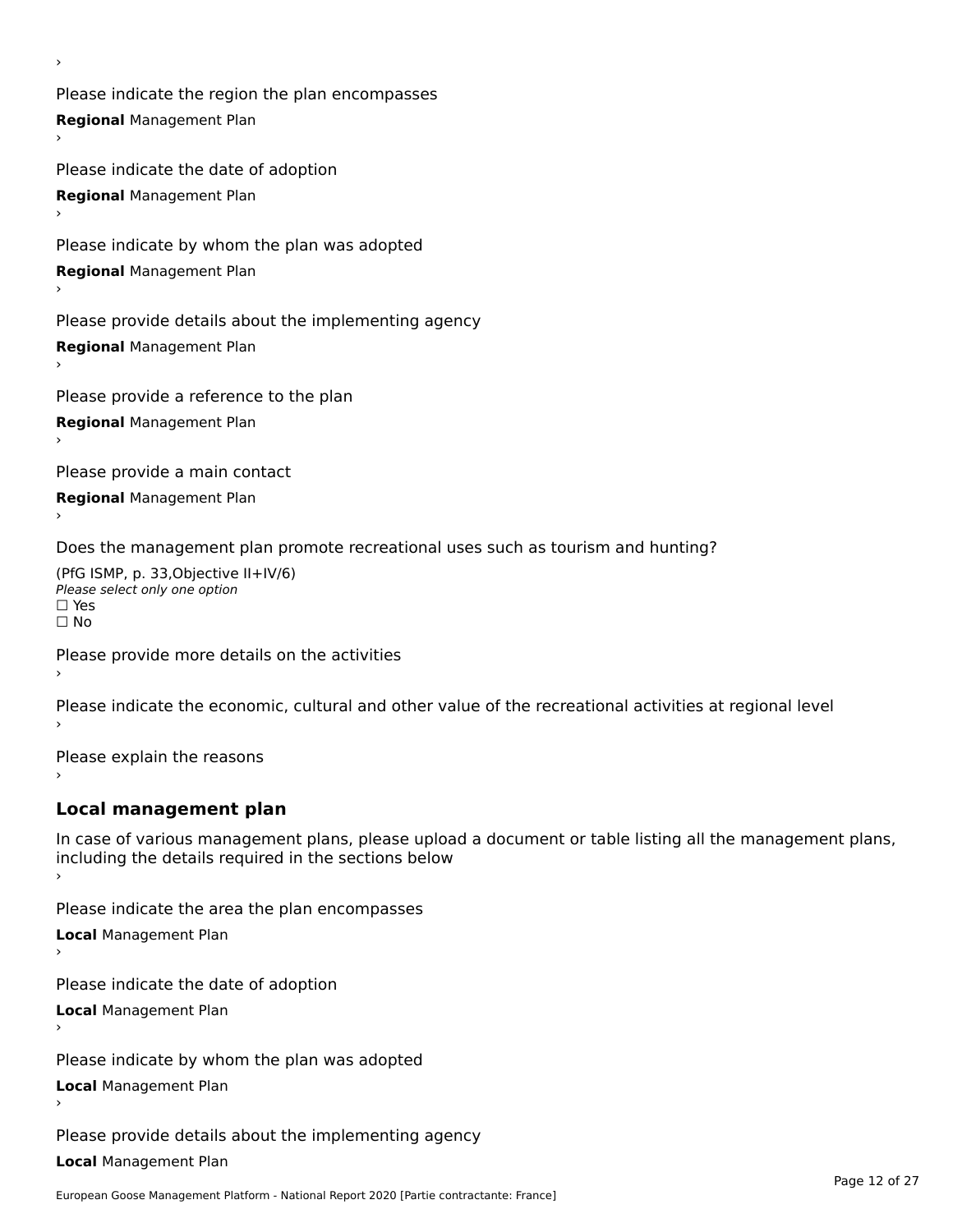Please provide a reference to the plan **Local** Management Plan

Please provide a main contact

**Local** Management Plan

›

Does the management plan promote recreational uses such as tourism and hunting?

(PfG ISMP, p. 33, Objective II+IV/6) Please select only one option☐ Yes☐ No

Please provide more details on the activities

Please indicate the economic, cultural and other value of the recreational activities at local level

Please explain the reasons ›

Please indicate the level of the plan ∩ease marcate the lever of the plan<br>□ National (centralized for the entire country) □ National (centralized io<br>□ Regional (sub-national) ☐ Local

### **National management plan**

Please indicate the date of adoption National management plan

Please indicate by whom the plan was adopted National management plan ›

Please provide details about the implementing agency

National management plan

Please provide a reference to the plan

National management plan

Please provide a main contact

National management plan

# **Regional management plan**

Please indicate the region the plan encompasses Regional management plan

Please indicate the date of adoption

Regional management plan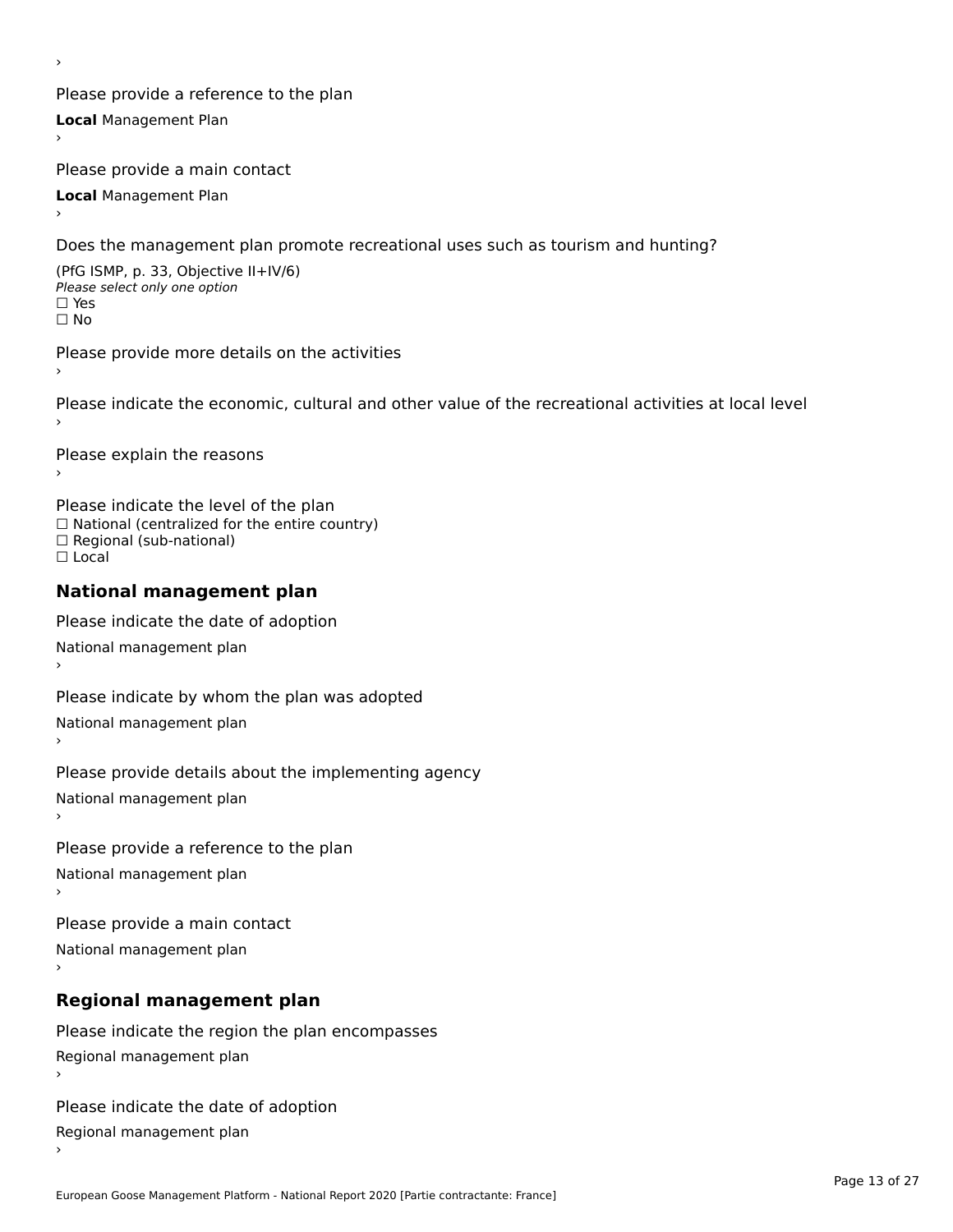```
Please indicate by whom the plan was adopted Regional management plan
Please provide details about the implementing agency Regional management plan
Please provide a reference to the plan Regional management plan
Please provide a main contact Regional management plan
Local management plan
Please indicate the area the plan encompasses Local management plan›Please indicate the date of adoption Local management plan١,
Please indicate by whom the plan was adopted Local management plan›Please provide details about the implementing agency Local management plan١,
Please provide a reference to the plan Local management plan›Please provide a main contact Local management plan١,
In case of various management plans, please upload a document or table listing all the management plans,in case or various management plans, please upload
including the details required in the sections above
Are the management plan/s promoting recreational uses such as tourism and hunting?
```

```
(PfG ISMP, p. 33, Objective II+IV/6)
Please select only one option☐ Yes☐ No
```
Please provide more details on the planned activities

Please explain the reasons›

Please indicate why the plan is not being implemented›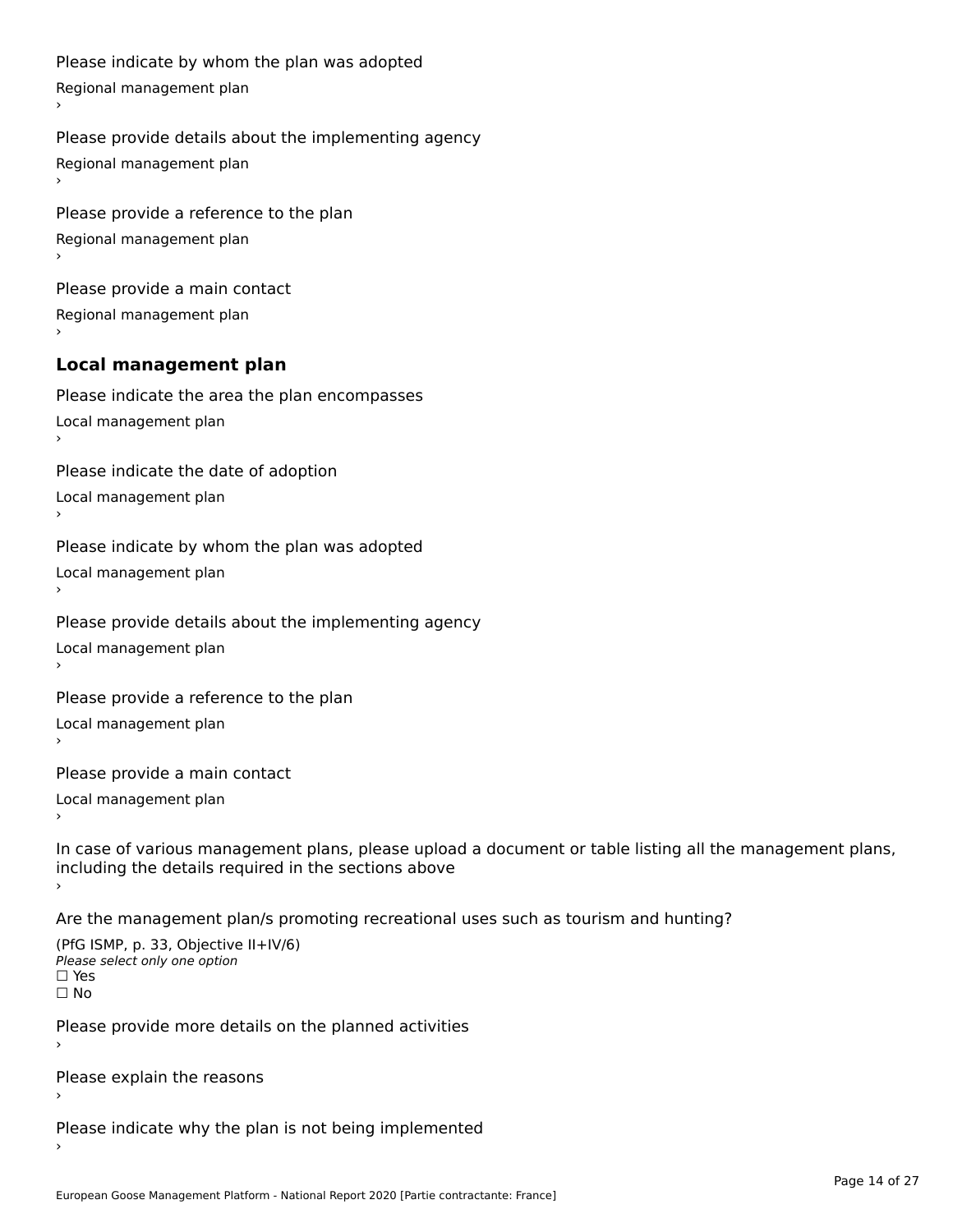Please indicate the timeline for the finalization of the plan

Please indicate when it is expected to be adopted

Please indicate the level of the plan(s) (National, regional, local)

Please explain the reasons

Field for additional information on management plan/s (optional)

III.2. Has your country established a working group to support the implementation of the PfG ISMP?

(PfG ISMP, p. 29, Objective  $I+II+II+IV/1$ ) Please select only one option □ Yes, a working group has been established □ Tes, a working group has been established<br>□ The establishment of a working group is under consideration

Please indicate the type of working group that has been established

Possibility for multiple options ™assibility for multiple options<br>□ National (centralized for the entire country) □ National (centralized io<br>□ Regional (sub-national)  $\Box$  Local

#### **National working group**

›

Please indicate the date of establishment

Please list the working group members and coordinator ›

Please provide details about the functions of the working group ›

Please provide a main contact ›

**Regional working group**

In case of multiple regional working groups, please upload a document or table listing all the working In case of multiple regional working groups, please upload a<br>groups, including the details required in the sections below

Please indicate the region the working group services ›

Please indicate the date of establishment ›

Please list the working group members and coordinator ›

Please provide details about the functions of the working group ›

Please provide a main contact ›

# **Local working group**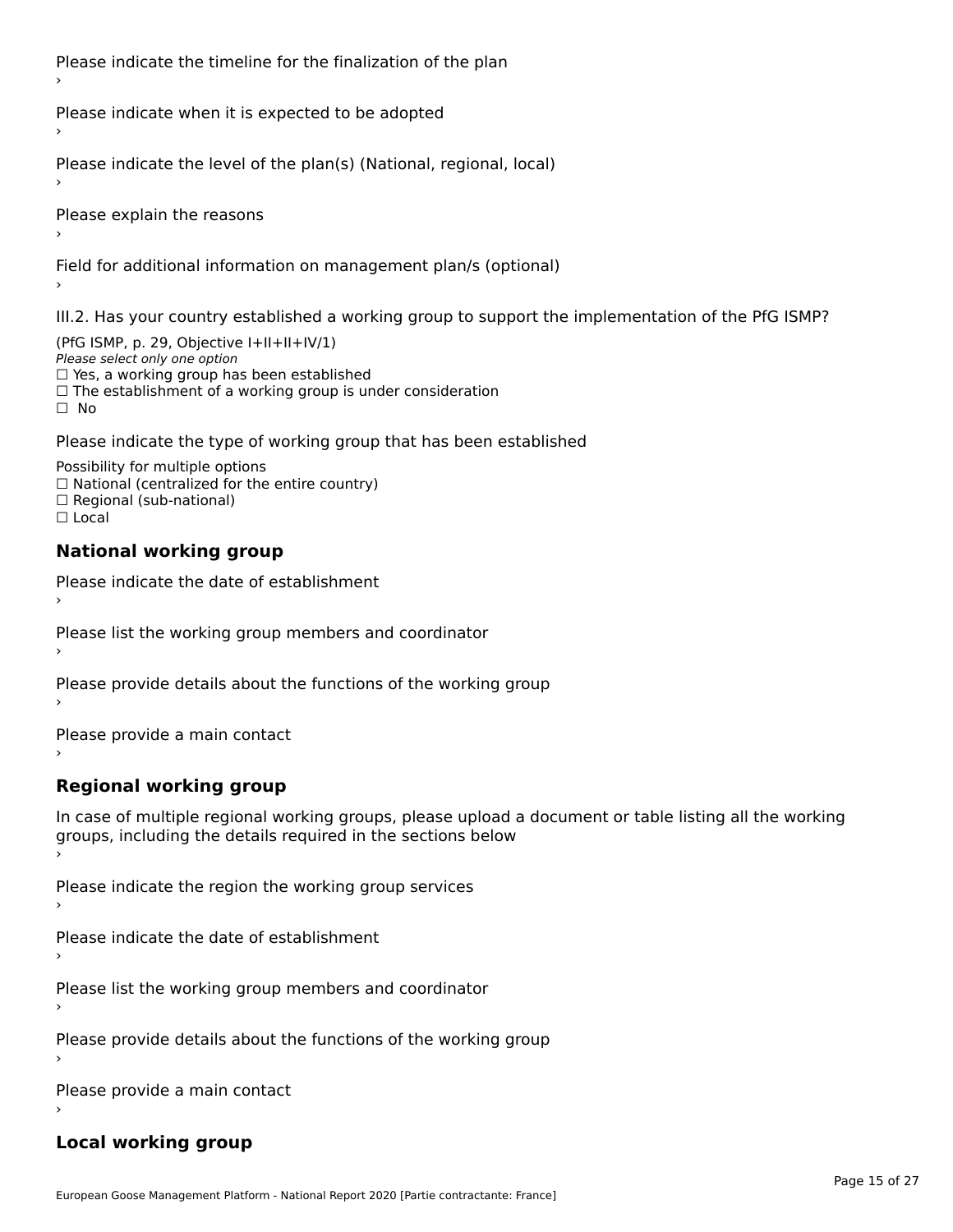In case of multiple local working groups, please upload a document or table listing all the working groups, including the details require in the sections above

Please indicate the area the working group services ›

Please indicate the date of establishment ›

Please list the working group members and coordinator

›

Please provide details about the functions of the working group ›

Please provide a main contact ›

Please indicate by when a decision on the establishment will be taken

Please indicate which existing structure or capacity is responsible for the implementation of the PfG ISMP instead ›

Field for additional information on working group (optional)

### **Objective I. Maintain a sustainable and stable Pink-footed Goose population and its range**range

III.3. Have key sites for the Pink-footed Goose been identified in your country?

(PfG ISMP, p. 32, Objective I/4)Please select only one option ☐ Yes☐ No

Please upload an Excel table and include specific information for each site on the following items

- $1 \quad \alpha$
- 2 Site
- 2 Site<br>3 Size (ha)

د حدد una<br>4 Location (decimal geographic coordinates; and separately upload a map indicating roost and main foraging areas 4 Location<br>if possible)

- 5 Main habitat types
- 6 Has this site been afforded appropriate designation status at international levels (e.g. Ramsar site, SPA, etc.)? 6. Bestweetter status
- 6a Designation status<br>6b Date of designation
- 
- 6c Any other relevant information
- 7 Has this site been afforded appropriate protected area status at national levels? 7a Designation status
- 7a Designation status<br>7b Date of designation
- 
- 7c Any other relevant information
- 8 Does a management plan exist that address the conservation requirements of pink-footed geese?
- 8a Provide brief details e.g. about the hunting regulations and other management regimes ›

Please explain the reasons

III.4. Are measures being taken to restore and/or rehabilitate Pink-footed Geese roosting and/or feeding habitats?

 $(PCI GMP, p. 33, Qb)$  is the I+II/7) Possibility for multiple optionsPossibility for multiple options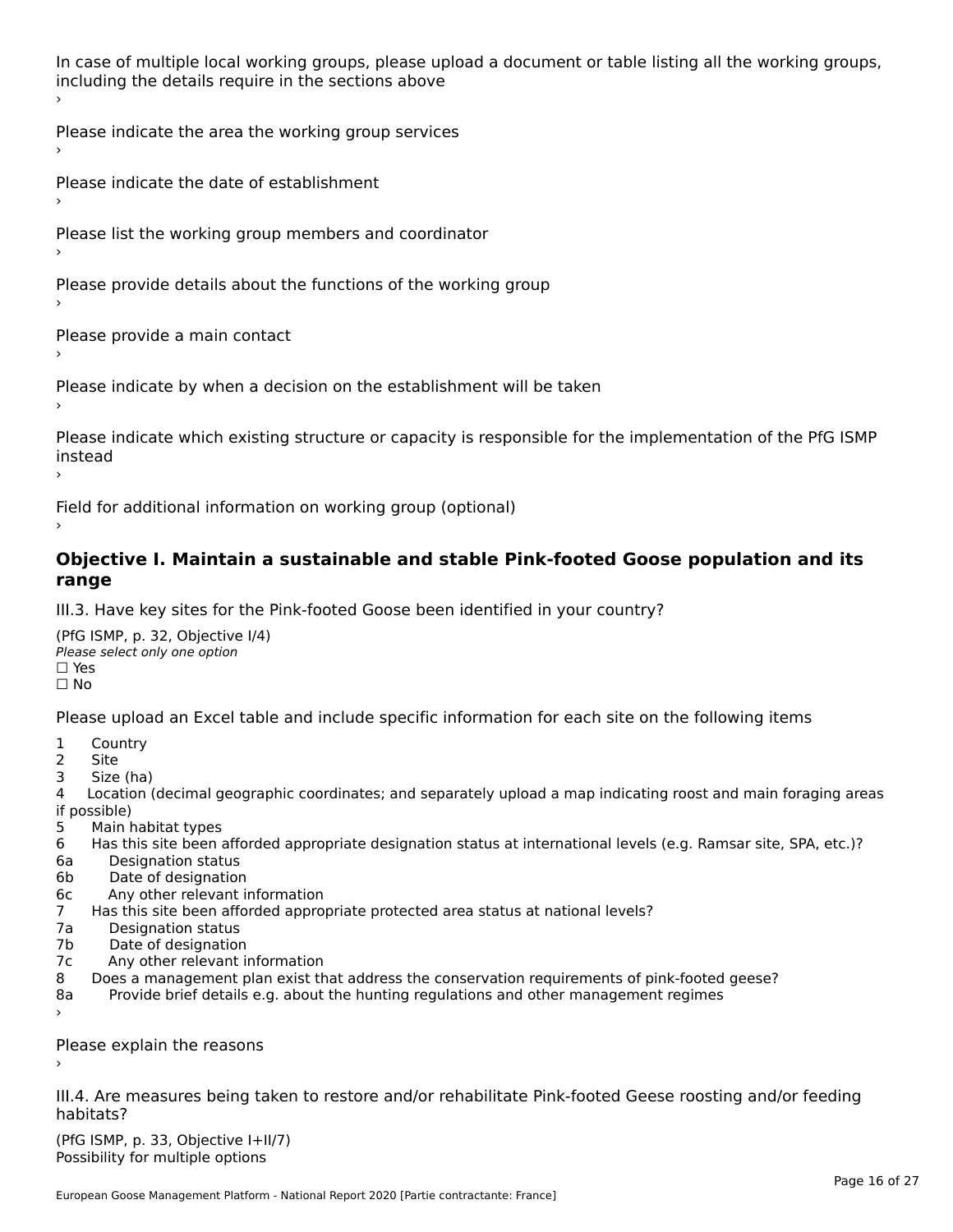☐ In staging areas □ in staging areas<br>□ In the wintering areas ☐ Not relevant

# **In the staging areas**

```
Please provide brief details, listing sites and measures ›
```
#### **In the wintering areas**

Please provide brief details, listing sites and measures ›

Please explain the reasons

III.5. Has a programme for prevention of Pink-footed Goose breeding on mainland been developed and implemented in your country?

(PfG ISMP, p. 31, Objective I+II+II/2)

**[only for Norway]**

Please select only one option riease select only one option<br>□ Yes, the programme is being implemented

 $\Box$  ies, the programme is being implemented to date  $\Box$  Yes, but the programme is not being implemented to date

 $\Box$  No, but a programme is under development

Please provide information on measures taken to date

Please provide results, if available

Please provide brief details on the measures and timeline of the programme

Please explain why it has not been implemented

Please provide brief details and expected date of enacting it

Please provide details on any other relevant activities undertaken, if any›

**Keep agricultural conflicts to an acceptable level**

III.6. Are agricultural conflicts related to Pink-footed Geese (e.g. crop damage) currently at an acceptable

```
(PfG ISMP, p. 33, Objective II (4+5))
Please select only one option
☐ Yes☐ No
```
Please indicate how these conflicts are being addressed

Please indicate how these conflicts are being addressed›

Please provide further details, as necessary ›

# **Objective III. Avoid increase in tundra vegetation degradation on the breeding range**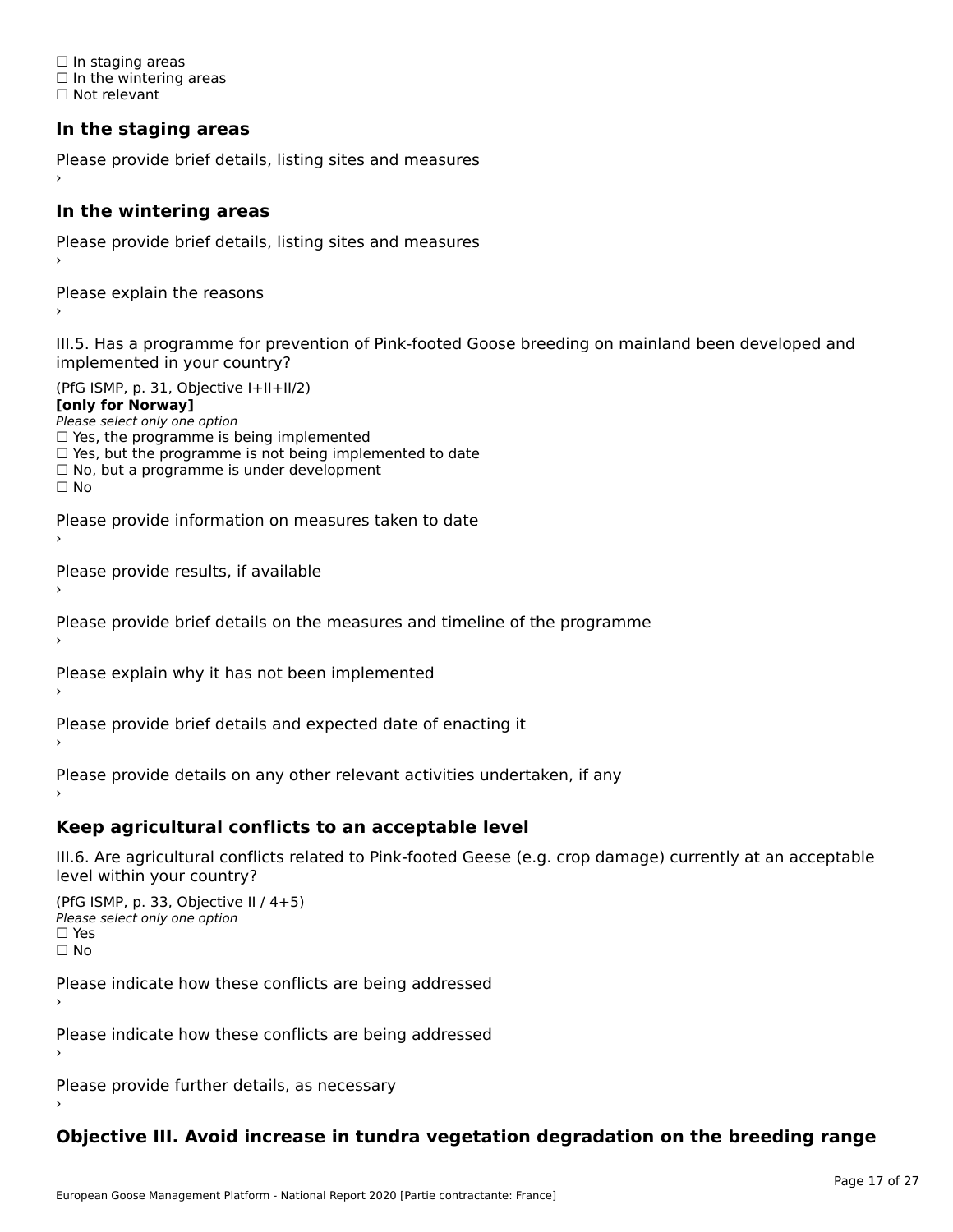III.7. Is the extent of arctic tundra degradation on Svalbard caused by the Pink-footed Goose monitored?

(PfG ISMP, p. 33-34, Objective III /8) **[only for Norway] Please select only one option** □ Yes<br>□ No

Please provide details on the type of monitoring activities (who is conducting them and how they are riease prov ›

Is there an increase in the level of degradation of the arctic tundra? □ CitCre dir increduce in c<br>Please select only one option □ Yes<br>□ No

Please provide any results or evidence

Please provide any results or evidence

Please explain the reasons

›

**Objective IV. Allow for recreational use that does not jeopardize the population**

III.8. Does your country promote and/or implement (in the past three years) any national or regional (sub $m.0.168$  your country promove and/or miplement (in the past time years) any national or

(PfG ISMP, p. 31, Objective VI/3) **[only Norway and Denmark]** Possibility for multiple options ☐ Wise use hunting practices  $\Box$  wise use numing practices<br> $\Box$  Best practices to reduce crippling rates □ Best practices to reduce crippinig rates<br>□ Self-organization and coordination of local hunting □ Sen-organization and coordination or local nunting<br>□ No campaigns, programmes or activities have been implemented

# **Wise use hunting practices**

Please provide brief details (attach files or provide web links, if available) ›

# **Best practices to reduce crippling rates**

Please provide brief details (attach files or provide web links, if available)

# **Self-organization and coordination of local hunting**

Please provide brief details (attach files or provide web links, if available)

Please explain the reasons

### **Optionally, please provide any other information related to the implementation of the PfG ISMP**

Please provide further information here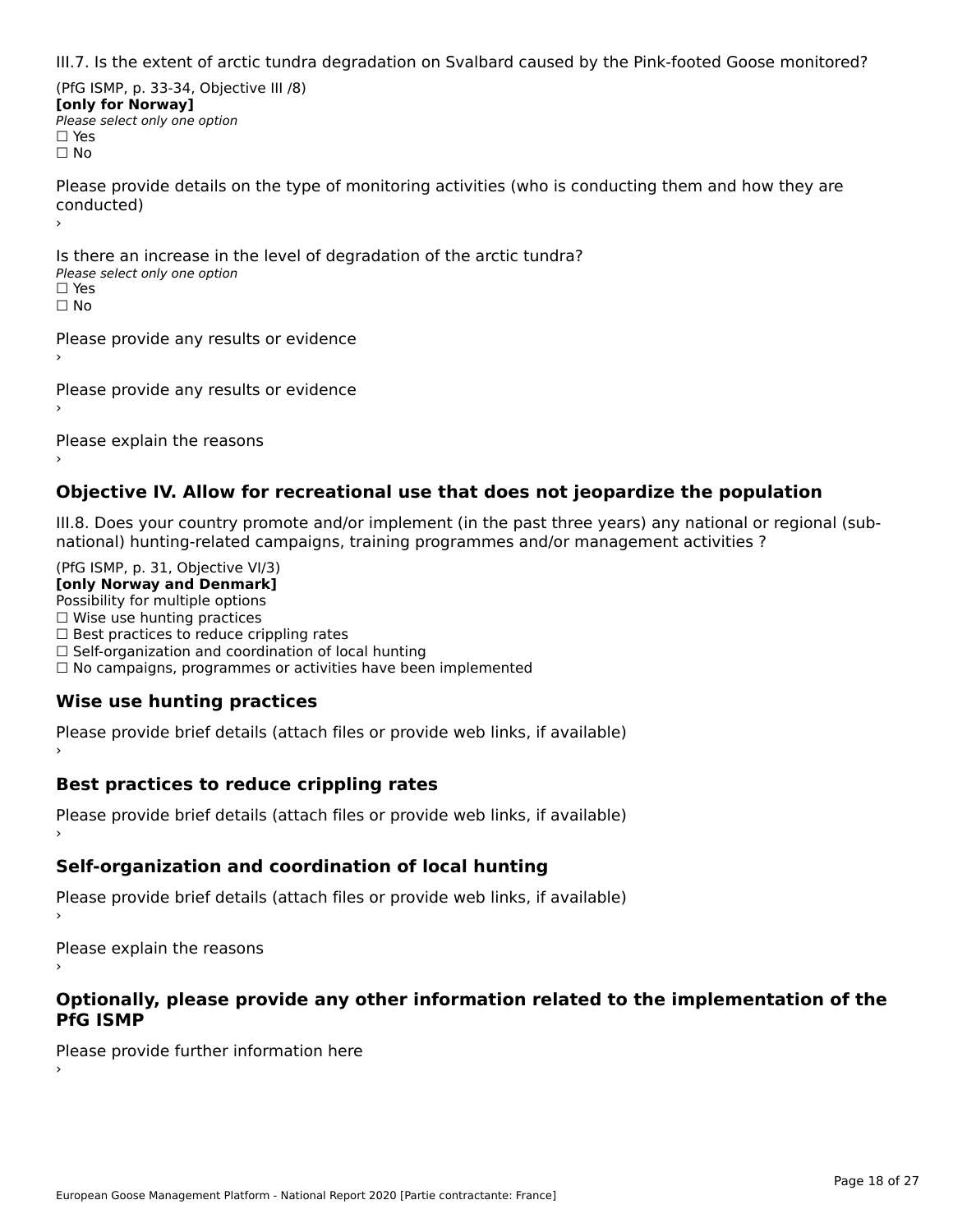### **IV. Sub-section A: Taiga Bean Goose International Single Species Action Plan (TBG ISSAP) - Eastern 1 Management UnitAction Plan (TBG ISSAP) - Eastern 1 Management Unit**

Participating Range States**: Belarus, Estonia, Germany, Latvia, Ukraine** 

## **Objective 1. Increase survival rate of adults**

# **Result 1.1 Legal harvest does not jeopardize an increase of adult survival rates**

IV.1. Has your country developed and adopted legislation for the closure of hunting of TBG to allow for TBG IV.1. Thas your country developed and add<br>to pass before goose hunting is opened?

(activity 1.1.1.1 Workplan for the implementation of non-AHM related actions (2018-2020) agreed at the 3rd EGM IWG meeting in Leeuwarden, the Netherlands in June 2018) **[all Participating Range States]**

#### [all Participating Range States]

Please select only one option ☐ Yes, developed and adopted

☐ Yes, developed but not adopted

 $\Box$  ies, developed but not adopted

Please describe what legislation has been developed

Please indicate when it was adopted

Please indicate how the legislation is enforced

Please describe what legislation has been developed

Please indicate the timeframe when the legislation is expected to be adopted

Please explain the reasons

### **IV.2. Please indicate how you are improving the knowledge of the occurrence of TBG on sub-species level in your country**on sub-species level in your country

on sub-species fever in your country<br>(activity 1.1.1.2 Workplan for the implementation of non-AHM related actions (2018-2020) agreed at the **Brd EGM IWG meeting in Leeuwarden, the Netherlands in June 2018)** 

### [all Participating Range States]

IV.2.1. Ensuring national monitoring at all known key sites <del>■ Western Chroning</del> Hational<br>Please select only one option  $\square$  Yes ☐ No

Please describe the activities undertaken

Please list the key sites where monitoring activities are being undertaken

Please provide relevant documents or weblinks

Please explain the reasons

›

IV.2.2. Providing identification training to people carrying out the monitoring activities <del>■ Western Fortung</del> Recrement<br>Please select only one option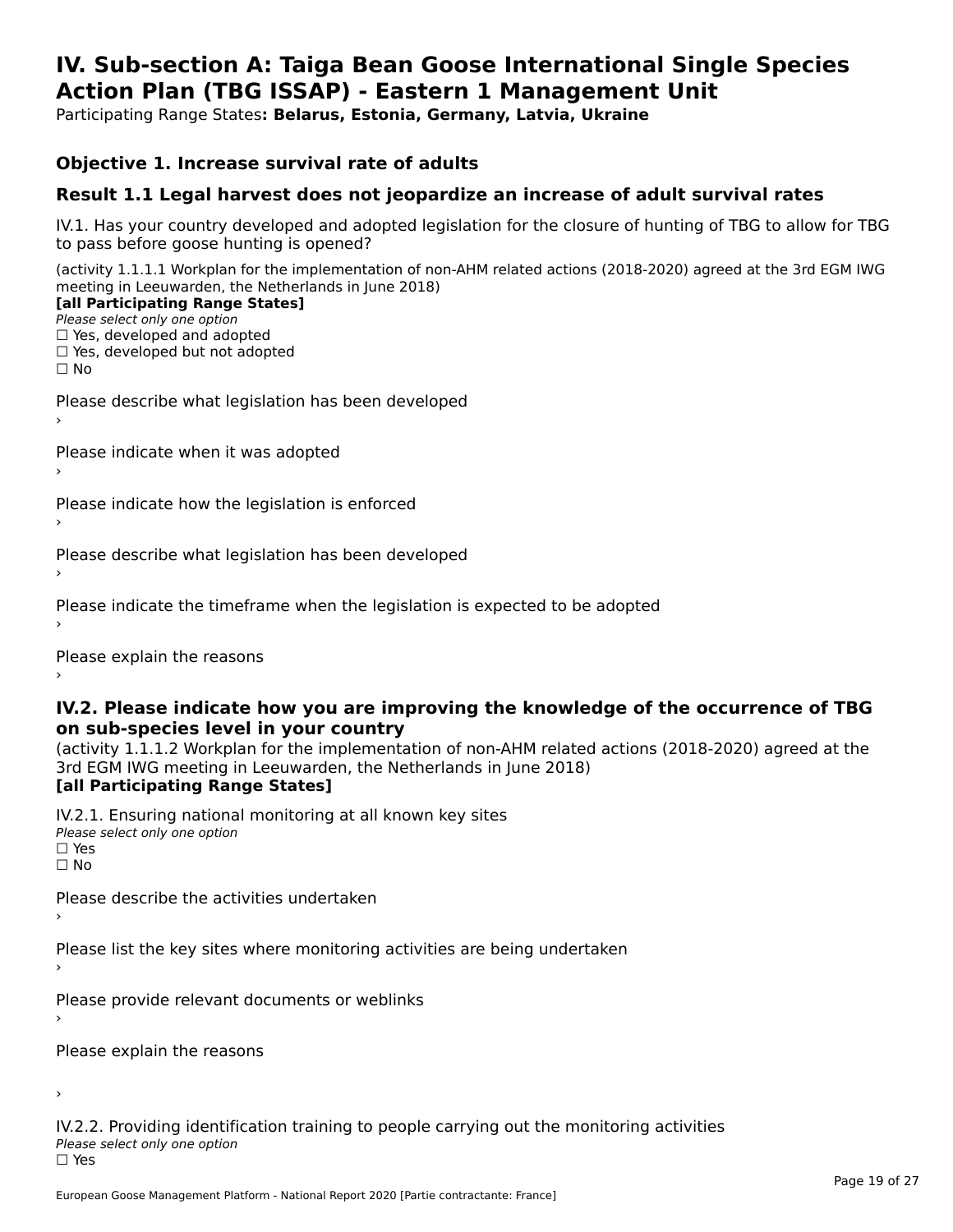```
☐ No
```

```
Please describe the activities undertaken›Please provide relevant identification materials or weblinks, if available
Please explain the reasons
IV.2.3. Providing equipment to people carrying out the monitoring activities
Please select only one option
☐ Yes□ Yes<br>□ No
Please describe the activities undertaken›Please provide relevant documents or weblinks
Please explain the reasons
IV.2.4. Carrying out a satellite/GPS tagging project on TBG in the wintering/staging areas
<del>∩</del><br>Please select only one option
□ Yes<br>□ No
Please describe the activities undertaken›Please provide relevant documents or weblinks
Please explain the reasons
IV.2.5. Any other relevant activities
Please select only one option
☐ Yes□ Yes<br>□ No
Please describe the activities undertaken›Please provide relevant documents or weblinks
Result 1.2 Illegal harvest is reduced to non-significant levels
```
IV.3. Does your country implement an awareness-raising campaign for hunters to complement necessary rv.5. Does your court<br>legislation changes?

(activity 1.2.2.1 Workplan for the implementation of non-AHM related actions (2018-2020) agreed at the 3rd EGM IWG meeting in Leeuwarden, the Netherlands in June 2018)

## **[Only for Belarus and Ukraine]**

Please select only one option

riease select only one option<br>□ Yes, an awareness-raising campaign is being implemented<br>□ Yes, an awareness-raising campaign is under development

□ No, but an awareness-raising campaign is under development<br>□ N。

Please indicate who is involved in the implementation (e.g. national NGOs, research institutes, etc.)

Please provide brief details about the activities that are being implemented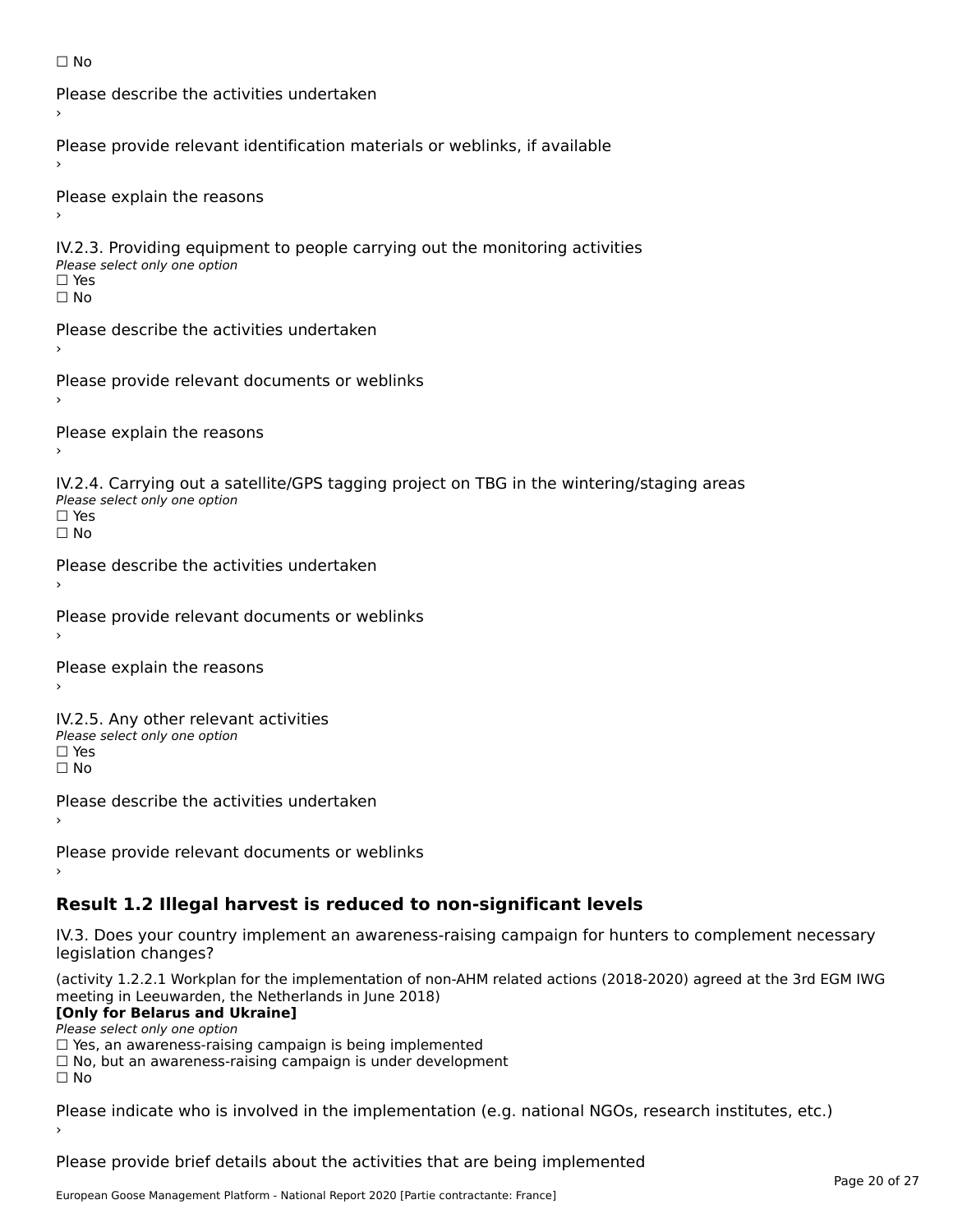Please provide a weblink or upload more information on the campaign Does the campaign include guidance on identification of grey geese? **DOCS** the campaign mer □ Yes<br>□ No Please upload identification guides and provide weblinks Please provide further information, if available Please explain the reasons Please indicate who is in charge of developing the campaigns Please provide information on when the development is expected to be finalized Please indicate when the implementation of the campaign is envisaged to start Please provide reasons why an awareness-raising campaign is not in place IV.4. Has special publication on the occurrence of the Taiga Bean Goose been produced and disseminated? (activity 1.2.2.2 Workplan for the implementation of non-AHM related actions (2018-2020) agreed at the 3rd EGM IWG **[Only for Ukraine] □ Yes produced and disseminated**<br>Please select only one option  $\Box$  ies produced and disseminated  $\Box$  ies, currently being produced Please provide details on dissemination, upload publication or provide weblink Please provide details on the timeframe Please indicate who is in charge of producing the publication Please provide details on the dissemination plans Please explain the reasons **Other objectives and results as decided by the EGM IWG Reducing Taiga Bean Goose crippling** IV.5. Have you undertaken any activities to reduce TBG crippling rates? (activity agreed at the 1st EGM IWG meeting in Kristianstad, Sweden in December 2016)

#### **[all Participating Range States]**[all Participating Range States]

**Law Tarticipating Range**<br>Please select only one option

□ Yes<br>□ No

›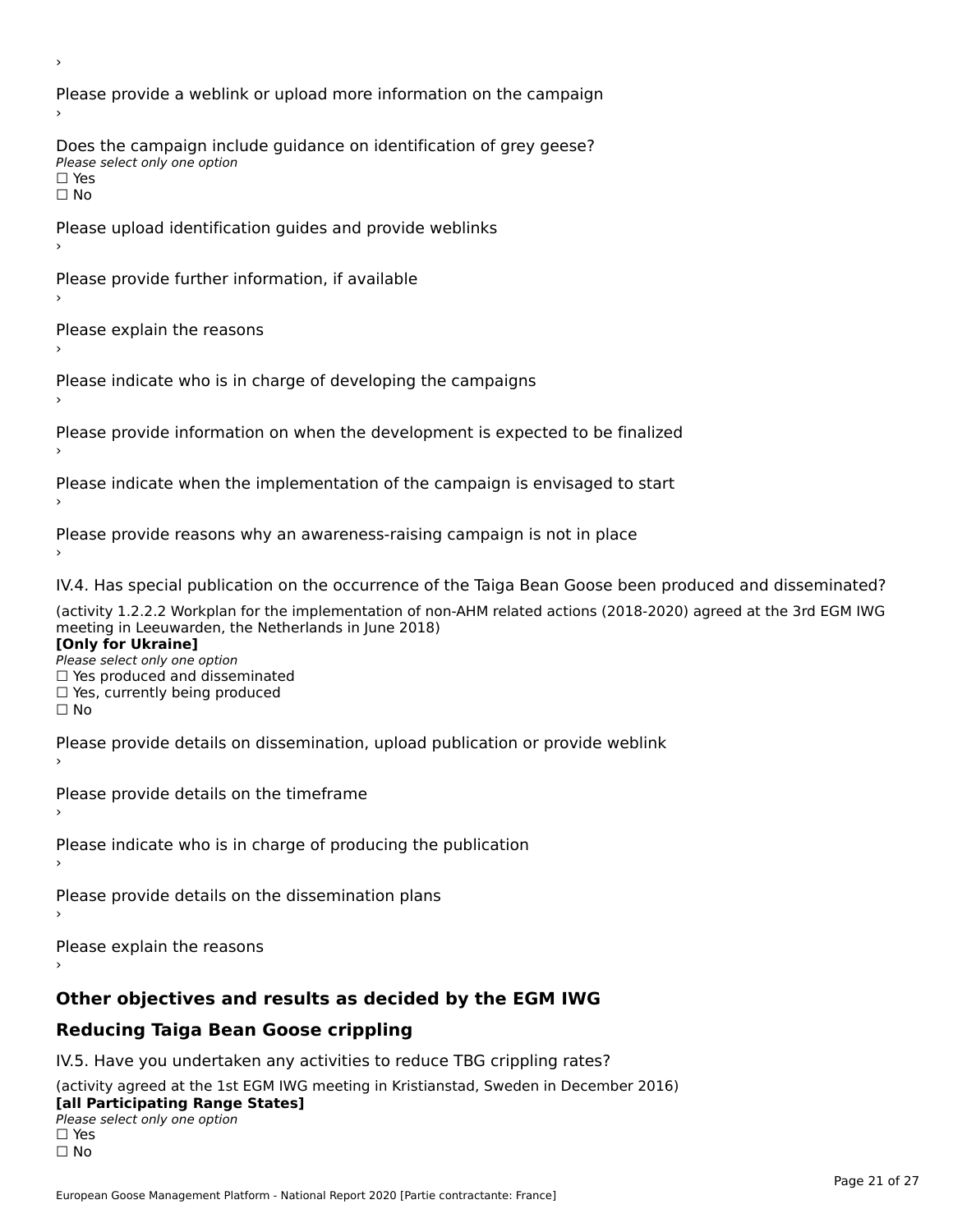☐ Not applicable

```
Please provide details on the activities
```
Please explain the reasons

Please explain the reasons

# **Raising identification skills and awareness amongst hunters**

IV.6. Have training programmes to develop identification skills amongst hunters been organized by national rv.o. riave training pro<br>hunting associations?

(activity agreed at the 1st EGM IWG meeting in Kristianstad, Sweden in December 2016) **[all Participating Range States]**[all Participating Range States] **Lan Tarticipating Range**<br>Please select only one option ☐ Yes☐ No□ Not applicable

Please provide more information on the training programmes

Have the training programmes been developed in cooperation with BirdLife partners and other conservation NGOs?Please select only one option☐ Yes☐ No

```
Please provide a list of cooperating partners
```
Please provide more information of detailed activities with partners

Please upload any relevant materials

Please provide weblinks

Please explain the reasons

Please explain the reasons›

Please explain the reasons

### **Optionally, please provide any other information related to the implementation of the TBG ISSAP**

Please provide information here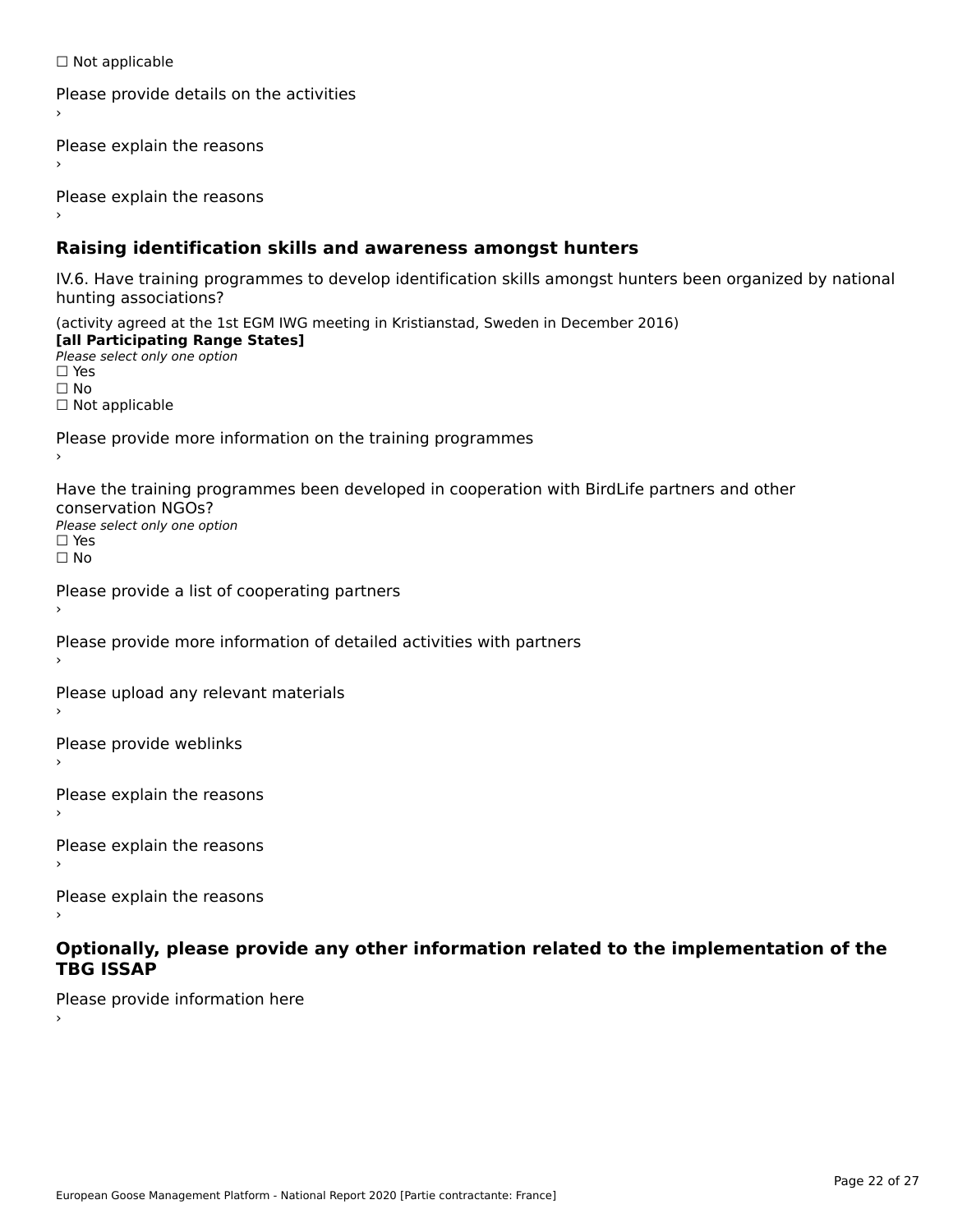# **V. Sub-section B: Taiga Bean Goose International Single SpeciesAction Plan (TBG ISSAP) - Western and Central Management Units**

Participating Range States: **Denmark**, **Finland**, **Norway, Sweden**, **UK**

# **Objective 1 Increase survival rate of adults**

# **Result 1.2 Illegal harvest is reduced to non-significant levels**

V.1. Is TBG shooting investigated in north-east Jutland and Zealand?

(activity 1.2.2.1 Workplan for the implementation of non-AHM related actions (2018-2020) agreed at the 3rd EGM IWG meeting in Leeuwarden, the Netherlands in June 2018) **[Only for Denmark] LOTTLY TOT DETITIONS**<br>Please select only one option

*riease*<br>□ Yes<br>□ No

Please indicate what activities have been undertaken›

Please provide results, relevant publications and weblinks ›

Please explain the reasons

### **Result 1.3: Impact of huntable native predators in breeding and moulting areas is reduced**

V.2. Are annual campaigns undertaken amongst hunters in the breeding areas to strengthen fox v.z. Are annual campaigns und<br>management in your country?

(activity 1.3.1.1 Biannual Taiga Bean Goose implementation plan agreed at the 1st EGM IWG meeting in Kristianstad, Sweden in December 2016)

**[Only for Finland]** Please select only one optionriease<br>□ Yes □ Yes<br>□ No

Please list the areas where the campaigns are being undertaken

Please list the hunting associations involved

Please provide any other relevant details and weblinks ›

Please explain the reasons›

V.3. Has fox management in northernmost Finland been further strengthened by the Finnish Wildlife v.5. Has fox management in northernmost F<br>Agency and the Forestry and Parks Service?

(activity 1.3.1.2 Biannual Taiga Bean Goose implementation plan agreed at the 1st EGM IWG meeting in Kristianstad, Sweden in December 2016) Sweden in December 2016)

[Only for Finland]

**Please select only one option** □ Yes<br>□ No

Please explain what activities have taken place

Please provide results, relevant publications and weblinks ›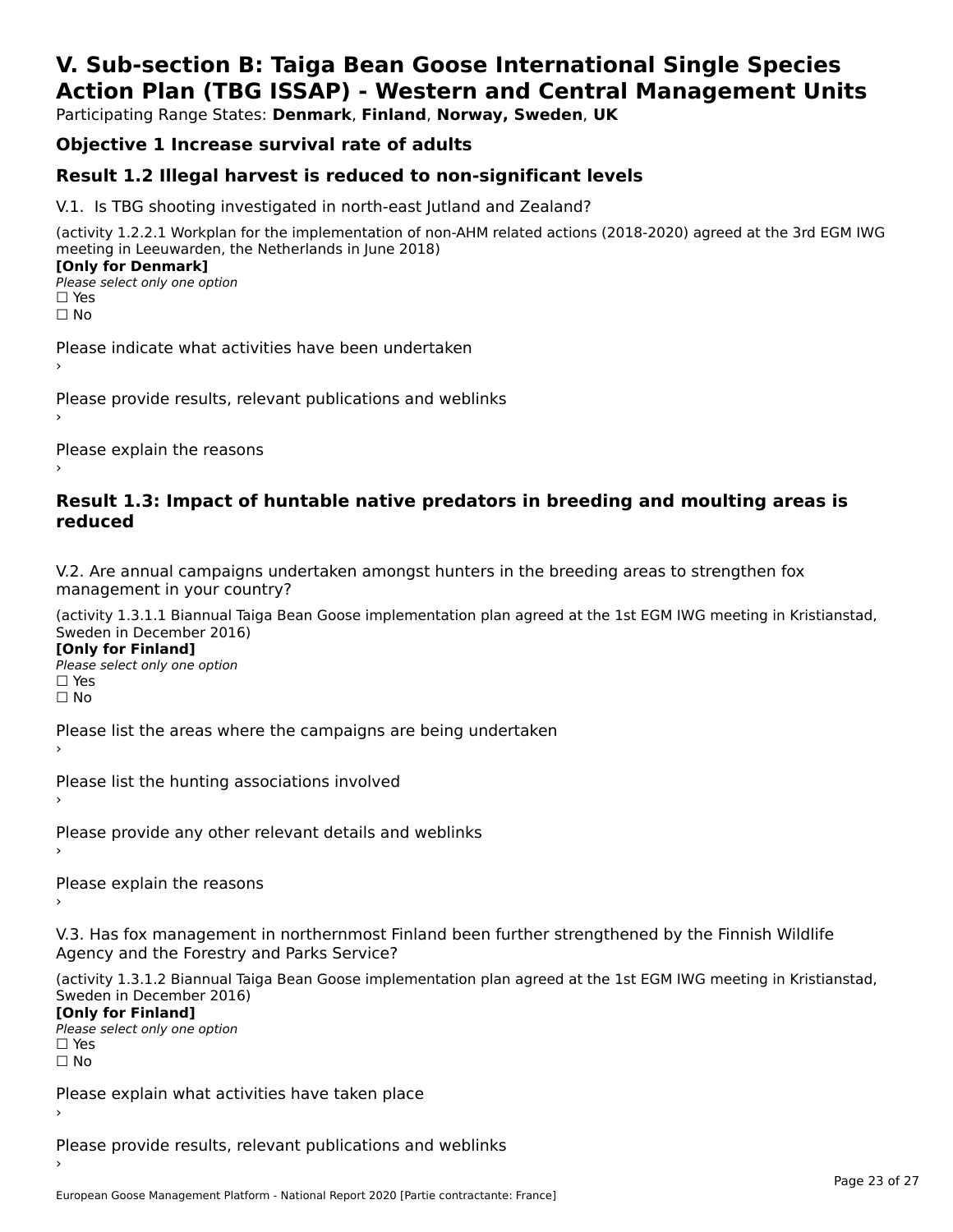# **Result 1.4: Impact of alien predators in breeding and moulting areas is reduced**

V.4. Does your country implement programmes for the eradication of the raccoon dog?

(activity 1.4.1.1 Workplan for the implementation of non-AHM related actions (2018-2020) agreed at the 3rd EGM IWG meeting in Leeuwarden, the Netherlands in June 2018) **[Only for Finland and Sweden]**

**Please select only one option** 

□ Yes<br>□ No

Please provide details about the eradication programme(s) (scope, implementing entities, etc.)

Please provide details on the effectiveness of the programmes

Please provide an update on the current status of the raccoon dog

Please explain the reasons

# **Objective 2. Increase reproductive rates**

# **Result 2.2: Intraspecific competition in spring staging areas is reduced**

V.5. Please provide updates on the implementation of the "fields for geese" programme

(activity 2.2.1.1 Workplan for the implementation of non-AHM related actions (2018-2020) agreed at the 3rd EGM IWG meeting in Leeuwarden, the Netherlands in June 2018) **[Only for Sweden]**Loury for Swedent

V.6. Please provide information on the continuation and implementation of the "unharvested-fields-forbirds" programme (within the Common Agricultural Policy)birds" programme (within the Common Agricultural Policy)

(activity 2.2.1.2 and 2.2.1.3) **[Only for Finland]** ›

### **Objective 3. Stop ongoing loss, fragmentation and degradation of habitats, and restore lost, fragmented and degraded habitats**

# **Result 3.1: Impact of forestry works is reduced**

V.7. Have working models been developed for wildlife-friendly forest management?

(activity 3.1.1.1 Workplan for the implementation of non-AHM related actions (2018-2020) agreed at the 3rd EGM IWG meeting in Leeuwarden, the Netherlands in June 2018)

## **[Only for Finland]**

**Please select only one option** □ Yes<br>□ No

Please provide details on the working models developed

Are these models being implemented? ∩ne enese moders being<br>Please select only one option □ Yes<br>□ No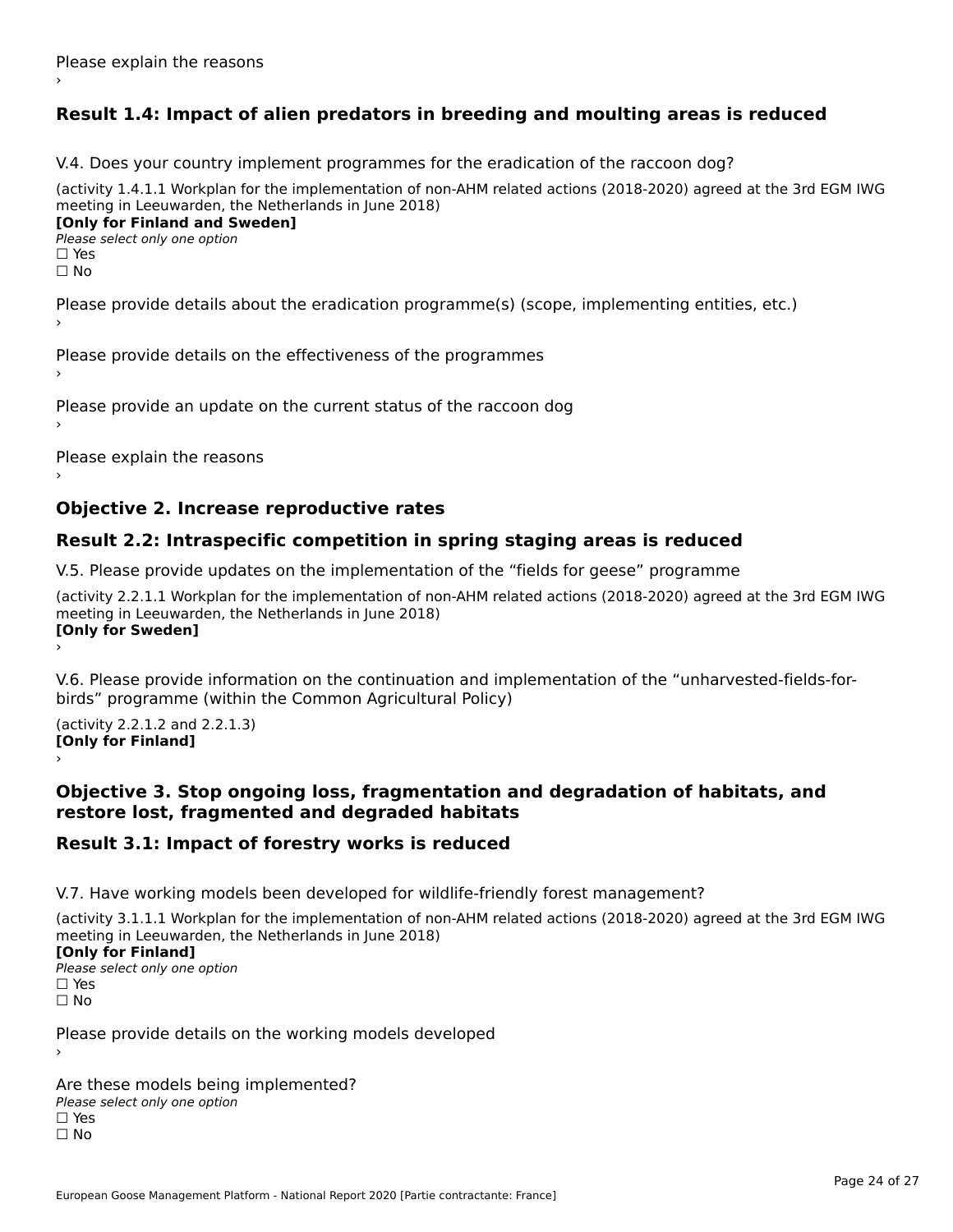Please provide more information on the progress Have these models been promoted to reach forest owners? ∩ave these models bee<br>Please select only one option □ Yes<br>□ No Please provide more information Please explain the reasons ›Have these models been promoted to reach forest corporations? ∩ave these models bee<br>Please select only one option □ Yes<br>□ No Please provide more information Please explain the reasons ›Please explain the reasons›Please explain the reasons›

V.8. Please indicate the implementation progress to reach the annual goals for mire restoration

(activity 3.1.2.1 Workplan for the implementation of non-AHM related actions (2018-2020) agreed at the 3rd EGM IWG meeting in Leeuwarden, the Netherlands in June 2018) **[all Participating Range States]** ›

**Result 3.3: Breeding, staging and wintering habitats are not further lost due to oil and gas or renewable energy developments**gas or renewable energy developments

V.9. Are you monitoring the collision risk posed by renewable energy developments to TBG close to the Special Protection Areas, identified as their important wintering sites?

(activity 3.3.1.1 Workplan for the implementation of non-AHM related actions (2018-2020) agreed at the 3rd EGM IWG meeting in Leeuwarden, the Netherlands in June 2018) **[only for Denmark and other Range States as applicable]**

```
Please select only one option
□ Yes<br>□ No
```
Please provide information on the relevant actions that have been undertaken ›

Please provide any results, if available

Please explain the reasons

# **Result 3.4: Impact of agriculture on natural Taiga Bean Goose habitats is minimized**

V.10. Has the area of managed coastal grasslands under the Common Agricultural Policy (CAP) increased in

(activity 3.4.1.1 Workplan for the implementation of non-AHM related actions (2018-2020) agreed at the 3rd EGM IWG meeting in Leeuwarden, the Netherlands in June 2018) **[only for Finland]**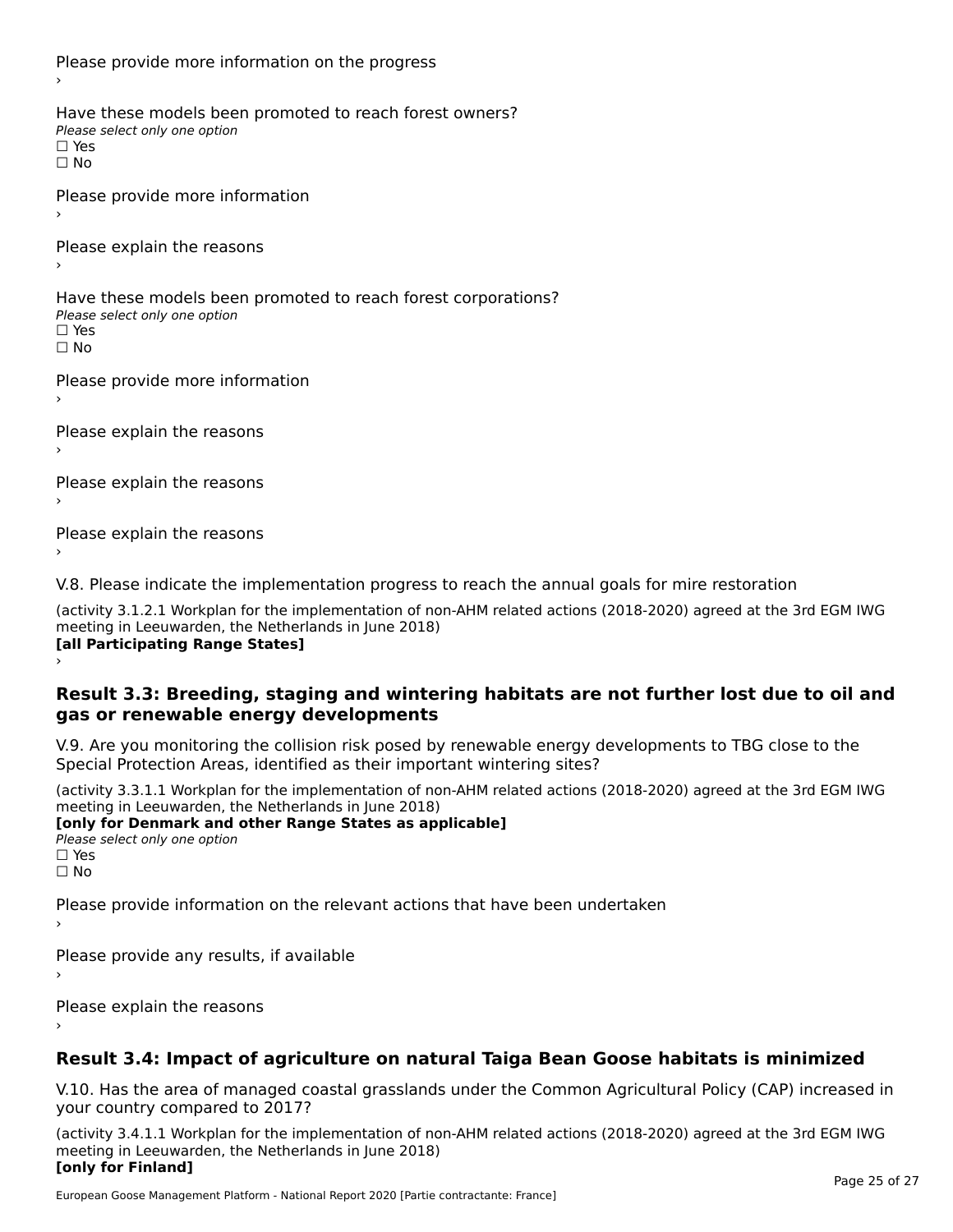Please select only one option □ Yes<br>□ No

Please indicate the size of the total area›

Please indicate the additional area managed since the beginning of 2017

Please describe the activities undertaken on grassland management

Please upload relevant documentation and provide weblinks

Please explain the reasons

# **Other objectives and results as decided by the EGM IWG**

### **Review factors possibly contributing to rapid declines in eastern England and implement appropriate management responses**implement appropriate management responses

V.11. Have possible factors causing population declines in eastern England been reviewed?

(activity 3.4.2. Workplan for the implementation of non-AHM related actions (2018-2020) agreed at the 3rd EGM IWG meeting in Leeuwarden, the Netherlands in June 2018)<br>**[only for UK]** 

**∐omy for OR**<br>Please select only one option □ Yes<br>□ No

Please describe those factors and provide further information as available

Are appropriate management responses to these factors being implemented? Please select only one option ים<br>⊡ No

Please provide information on the activities implemented

Please provide information about the main achievements and results›

Please explain the reasons

Please explain the reasons

**Reducing Taiga Bean Goose crippling**

V.12. Have you undertaken any activities in the past three years to reduce TBG crippling rates?

(activity agreed at the 1st EGM IWG meeting in Kristianstad, Sweden in December 2016) **[all Participating Range States]**

[all Participating Range States] Please select only one option☐ Yesים<br>⊡ No □ Not applicable

Please provide details on the activities